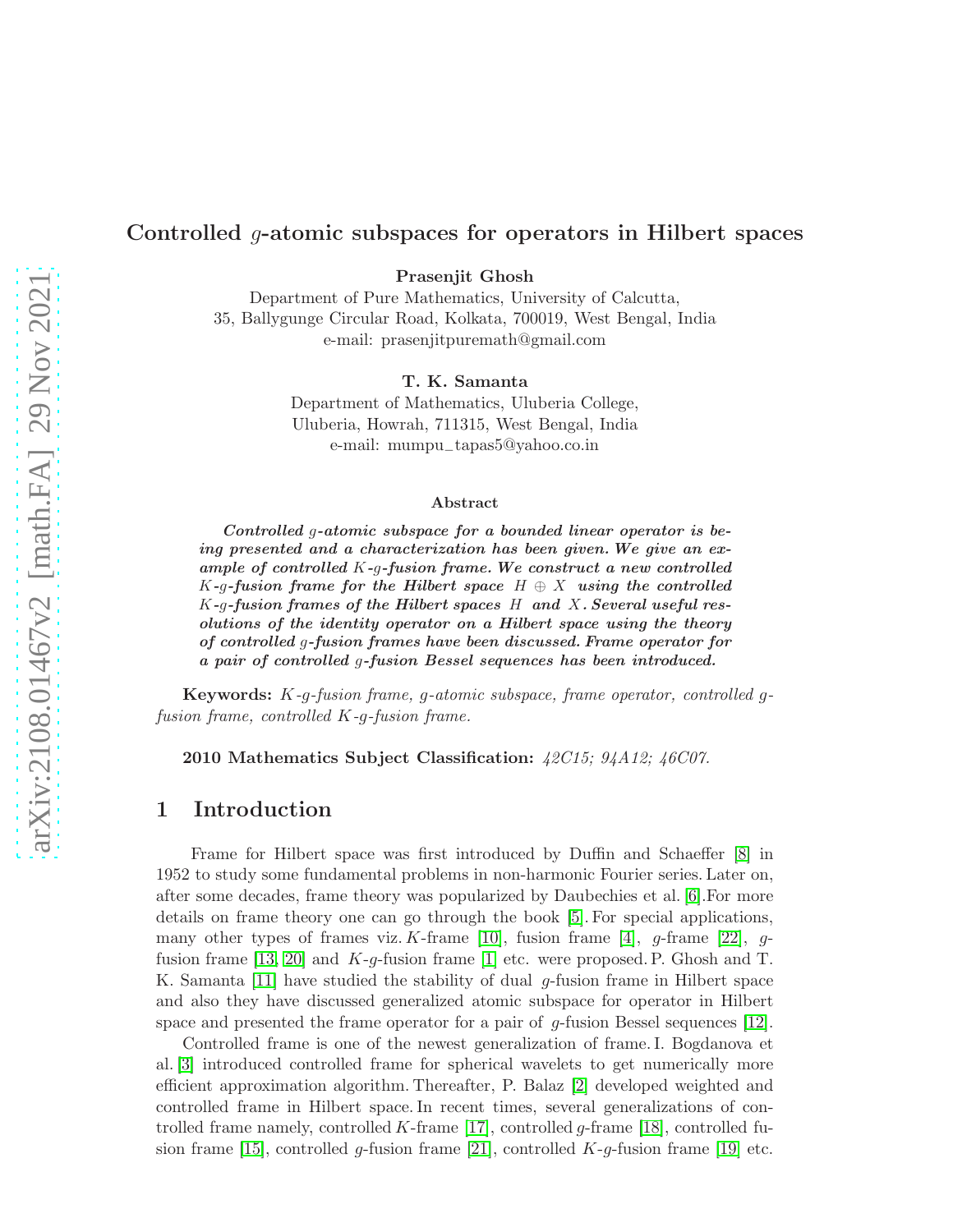have been appeared. At present, frame theory has been widely used in signal and image processing, filter bank theory, coding and communications, system modeling and so on.

In this paper, we introduce controlled  $g$ -atomic subspace for a bounded linear operator and establish that a family  $\Lambda_{TU}$  is a controlled g-atomic subspace if and only if it is a controlled  $K-q$ -fusion frame in Hilbert space. We construct some useful results about resolution of the identity operator on a Hilbert space using the theory of controlled  $q$ -fusion frame. The frame operator for a pair of controlled  $q$ -fusion Bessel sequences are discussed and some of it's properties are going to be established.

Throughout this paper,  $H$  is considered to be a separable Hilbert space with associated inner product  $\langle \cdot , \cdot \rangle$  and  $\{ H_j \}_{j \in J}$  are the collection of Hilbert spaces, where J is subset of integers  $\mathbb{Z}$ .  $I_H$  is the identity operator on  $H$ .  $\mathcal{B}(H_1, H_2)$ is a collection of all bounded linear operators from  $H_1$  to  $H_2$ . In particular  $\mathcal{B}(H)$ denotes the space of all bounded linear operators on H. For  $S \in \mathcal{B}(H)$ , we denote  $\mathcal{N}(S)$  and  $\mathcal{R}(S)$  for null space and range of S, respectively. Also,  $P_M \in \mathcal{B}(H)$ is the orthonormal projection onto a closed subspace  $M \subset H$ .  $\mathcal{G}\mathcal{B}(H)$  denotes the set of all bounded linear operators which have bounded inverse. If  $S, R \in \mathcal{GB}(H)$ , then  $R^*, R^{-1}$  and  $SR$  are also belongs to  $GB(H), GB^+(H)$  is the set of all positive operators in  $\mathcal{G}\mathcal{B}(H)$  and T, U are invertible operators in  $\mathcal{G}\mathcal{B}(H)$ .

### 2 Preliminaries

In this section, we recall some necessary definitions and theorems.

<span id="page-1-0"></span>**Theorem 2.1.** *(Douglas' factorization theorem )* [\[7\]](#page-19-13) Let  $S, V \in \mathcal{B}(H)$ . Then *the following conditions are equivalent:*

- $(i)$   $\mathcal{R}(S) \subseteq \mathcal{R}(V)$ .
- (*ii*)  $SS^* \leq \lambda^2 \, VV^*$  for some  $\lambda > 0$ .

(*iii*)  $S = VW$  *for some bounded linear operator* W *on* H.

**Theorem 2.2.** [\[5\]](#page-19-2) The set  $S(H)$  of all self-adjoint operators on H is a *partially ordered set with respect to the partial order* ≤ *which is defined as for*  $R, S \in \mathcal{S}(H)$ 

$$
R \leq S \Leftrightarrow \langle Rf, f \rangle \leq \langle Sf, f \rangle \ \forall f \in H.
$$

**Definition 2.3.** [\[16\]](#page-19-14) A self-adjoint operator  $U : H_1 \rightarrow H_1$  is called positive if  $\langle U x , x \rangle \geq 0$  *for all*  $x \in H_1$ *. In notation, we can write*  $U \geq 0$ *. A self-adjoint operator*  $V : H_1 \to H_1$  *is called a square root of*  $U$  *if*  $V^2 = U$ *. If, in addition*  $V \geq 0$ , then V is called positive square root of U and is denoted by  $V = U^{1/2}$ .

**Theorem 2.4.** [\[16\]](#page-19-14) The positive square root  $V : H_1 \rightarrow H_1$  of an arbitrary *positive self-adjoint operator*  $U : H_1 \rightarrow H_1$  *exists and is unique. Further, the operator* V *commutes with every bounded linear operator on* H1 *which commutes with* U*.*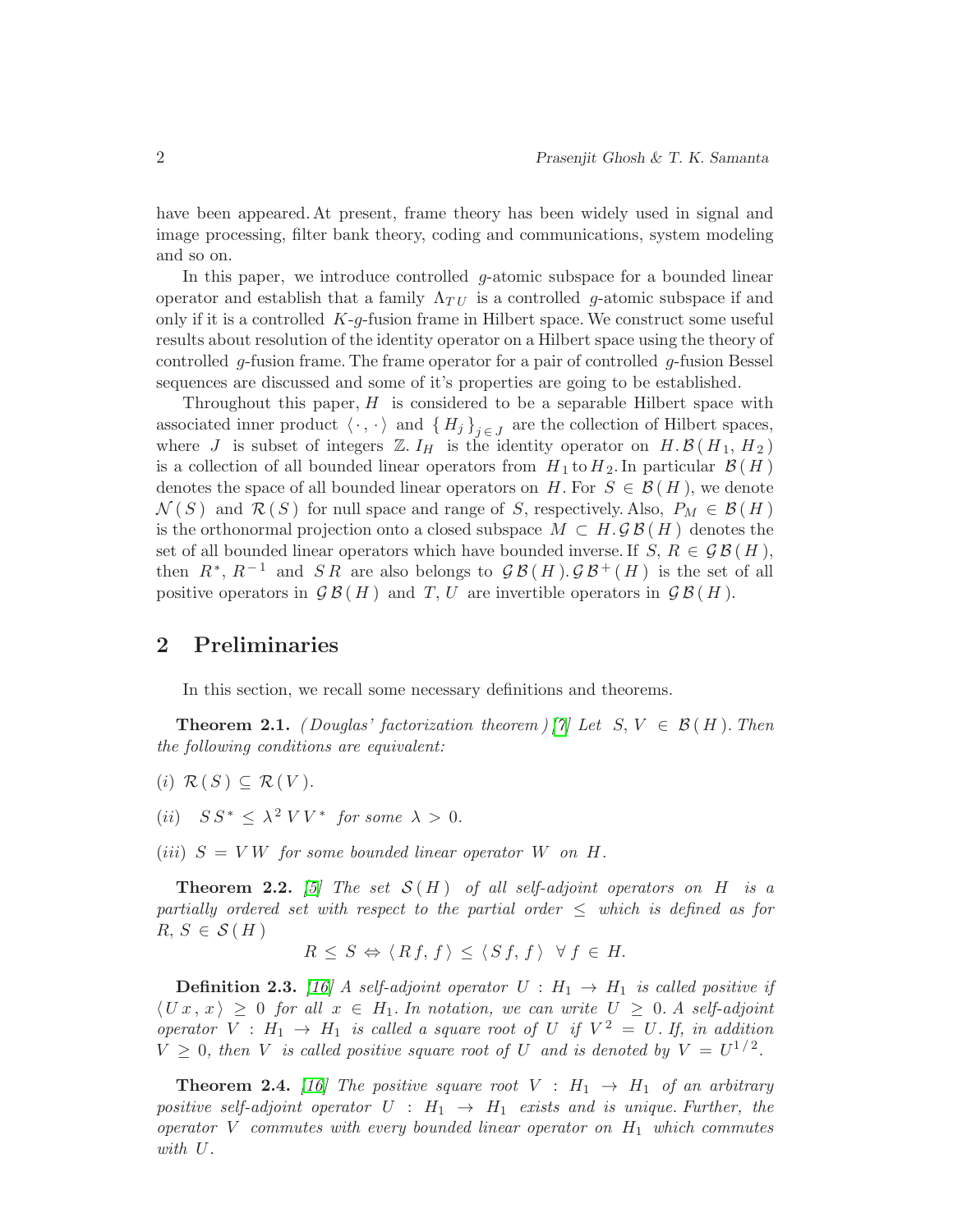In a complex Hilbert space, every bounded positive operator is self-adjoint and any two bounded positive operators can be commute with each other.

<span id="page-2-1"></span>**Theorem 2.5.** *[\[9\]](#page-19-15)* Let  $M \subset H$  be a closed subspace and  $T \in \mathcal{B}(H)$ . Then  $P_M T^* = P_M T^* P_{\overline{TM}}$ . If T *is an unitary operator (i.e.*  $T^* T = I_H$ ), then  $P_{\overline{TM}} T = T P_M.$ 

**Definition 2.6.** [\[4\]](#page-19-4) *A* family of bounded operators  $\{T_j\}_{j \in J}$  on  $H$  is called a *resolution of identity operator on*  $H$  *if for all*  $f \in H$ *, we have*  $f = \sum_{i=1}^{n}$  $j \in J$  $T_j$   $(f$   $),$ *provided the series converges unconditionally for all*  $f \in H$ .

**Definition 2.7.** [\[20\]](#page-19-6) Let  $\{W_j\}_{j \in J}$  be a collection of closed subspaces of H *and*  $\{v_j\}_{j\in J}$  *be a collection of positive weights and let*  $\Lambda_j \in \mathcal{B}(H, H_j)$  *for each*  $j \in J$ . Then the family  $\Lambda = \{ (W_j, \Lambda_j, v_j) \}_{j \in J}$  is called a generalized  $fusion\ frame\ or\ a\ g\hbox{-}fusion\ frame\ for\ H\ \ respect\ to\ \Set{H_j}_{j\in J}\ \ if\ there\ exist\ constants$  $0 < A \leq B < \infty$  *such that* 

<span id="page-2-0"></span>
$$
A \| f \|^{2} \leq \sum_{j \in J} v_{j}^{2} \| \Lambda_{j} P_{W_{j}}(f) \|^{2} \leq B \| f \|^{2} \ \forall f \in H. \tag{1}
$$

*The constants* A *and* B *are called the lower and upper bounds of g-fusion frame, respectively. If*  $A = B$  *then*  $\Lambda$  *is called tight g-fusion frame and if*  $A = B = 1$ *then we say* Λ *is a Parseval g-fusion frame. If* Λ *satisfies only the right inequality of [\(1\)](#page-2-0) it is called a g-fusion Bessel sequence in* H *with bound* B*.*

Define the space

$$
l^{2} \left( \{ H_{j} \}_{j \in J} \right) = \left\{ \{ f_{j} \}_{j \in J} : f_{j} \in H_{j}, \sum_{j \in J} \| f_{j} \|^{2} < \infty \right\}
$$

with inner product is given by

$$
\langle \{ f_j \}_{j \in J}, \{ g_j \}_{j \in J} \rangle = \sum_{j \in J} \langle f_j, g_j \rangle_{H_j}.
$$

Clearly  $l^2\left(\lbrace H_j \rbrace_{j\in J}\right)$  is a Hilbert space with the pointwise operations [\[1\]](#page-18-0).

**Definition 2.8.** *[\[12\]](#page-19-8)* Let  $K \in \mathcal{B}(H)$  and  ${W_j}_{j \in J}$  be a collection of closed *subspaces of* H, let  $\{v_j\}_{j \in J}$  be a collection of positive weights and  $\Lambda_j \in \mathcal{B}(H, H_j)$ *for each*  $j \in J$ . Then the family  $\Lambda = \{ (W_j, \Lambda_j, v_j) \}_{j \in J}$  is said to be a general*ized atomic subspace or g-atomic subspace of* H *with respect to* K *if the following statements hold:*

- (i) Λ *is a g-fusion Bessel sequence in* H*.*
- (*ii*) *For every*  $f \in H$ , there exists  ${f_j}_{j \in J} \in l^2({H_j}_{j \in J})$  such that

$$
K(f) = \sum_{j \in J} v_j P_{W_j} \Lambda_j^* f_j \text{ and } \left\| \{f_j\}_{j \in J} \right\|_{l^2(\{H_j\}_{j \in J})} \leq C \|f\|
$$

*for some*  $C > 0$ *.*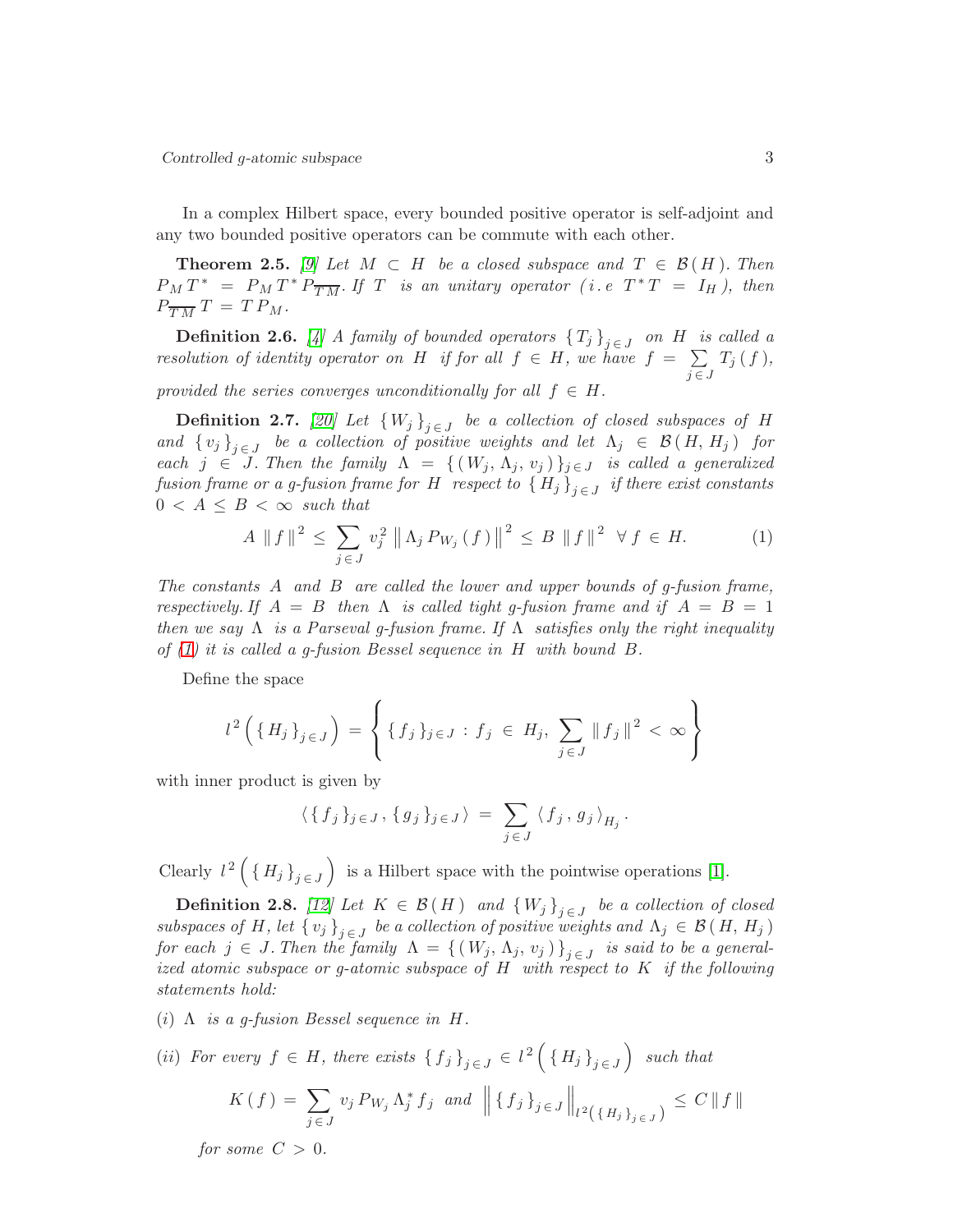**Definition 2.9.** [\[12\]](#page-19-8) Let  $\Lambda = \{ (V_i, \Lambda_i, v_i) \}_{i \in I}$  and  $\Lambda' = \{ (V'_i, \Lambda'_i, v'_i) \}_{i \in I}$ *be two g-fusion Bessel sequences in* H *with bounds* D1 *and* D2*, respectively. Then the operator*  $S_{\Lambda\Lambda'}$  :  $H \to H$ *, defined by* 

$$
S_{\Lambda\Lambda'}(f) = \sum_{i\in I} v_i v_i' P_{V_i} \Lambda_i^* \Lambda_i' P_{V_i'}(f) \quad \forall f \in H,
$$

*is called the frame operator for the pair of g-fusion Bessel sequences*  $\Lambda$  *and*  $\Lambda'$ *.* 

**Definition 2.10.** [\[21\]](#page-20-1) Let  ${W_j}_{j \in J}$  be a collection of closed subspaces of H and  $\{v_j\}_{j\in J}$  be a collection of positive weights. Let  $\{H_j\}_{j\in J}$  be a sequence of *Hilbert spaces,*  $T, U \in \mathcal{GB}(H)$  and  $\Lambda_j \in \mathcal{B}(H, H_j)$  for each  $j \in J$ . Then the  $family \ \Delta_{TU} = \{ (W_j, \Delta_j, v_j) \}_{j \in J} \ \ is \ a \ (T, U)$ *-controlled g-fusion frame for* H *if there exist constants*  $0 < A \leq B < \infty$  *such that* 

<span id="page-3-0"></span>
$$
A \| f \|^2 \le \sum_{j \in J} v_j^2 \left\langle \Lambda_j P_{W_j} U f, \Lambda_j P_{W_j} T f \right\rangle \le B \| f \|^2 \ \forall f \in H. \tag{2}
$$

*If*  $A = B$  *then*  $\Lambda_{TU}$  *is called*  $(T, U)$ *-controlled tight g-fusion frame and if*  $A =$  $B = 1$  then we say  $\Lambda_{TU}$  is a  $(T, U)$ -controlled Parseval g-fusion frame. If  $\Lambda_{TU}$ *satisfies only the right inequality of [\(2\)](#page-3-0) it is called a* ( T, U )*-controlled g-fusion Bessel sequence in* H*.*

**Definition 2.11.** [\[21\]](#page-20-1) Let  $\Lambda_{TU}$  be a  $(T, U)$ -controlled g-fusion Bessel sequence *in* H with a bound B. The synthesis operator  $T_C : \mathcal{K}_{\Lambda_i} \to H$  is defined as

$$
T_C \left( \left\{ v_j \left( T^* P_{W_j} \Lambda_j^* \Lambda_j P_{W_j} U \right)^{1/2} f \right\}_{j \in J} \right) = \sum_{j \in J} v_j^2 T^* P_{W_j} \Lambda_j^* \Lambda_j P_{W_j} U f,
$$

 $for \ all \ f \in H \ and \ the \ analysis \ operator \ T_C^* : H \to \mathcal{K}_{\Lambda_j}$  is given by

$$
T_C^* f = \left\{ v_j \left( T^* P_{W_j} \Lambda_j^* \Lambda_j P_{W_j} U \right)^{1/2} f \right\}_{j \in J} \ \forall \ f \in H,
$$

*where*

$$
\mathcal{K}_{\Lambda_j} = \left\{ \left\{ v_j \left( T^* P_{W_j} \Lambda_j^* \Lambda_j P_{W_j} U \right)^{1/2} f \right\}_{j \in J} : f \in H \right\} \subset l^2 \left( \left\{ H_j \right\}_{j \in J} \right).
$$

*The frame operator*  $S_C : H \to H$  *is defined as follows:* 

$$
S_C f = T_C T_C^* f = \sum_{j \in J} v_j^2 T^* P_{W_j} \Lambda_j^* \Lambda_j P_{W_j} U f \forall f \in H
$$

*and it is easy to verify that*

$$
\langle S_C f, f \rangle = \sum_{j \in J} v_j^2 \langle \Lambda_j P_{W_j} U f, \Lambda_j P_{W_j} T f \rangle \ \forall f \in H.
$$

*Furthermore, if*  $\Lambda_{TU}$  *is a*  $(T, U)$ *-controlled q-fusion frame with bounds* A *and* B then  $A I_H \leq S_C \leq B I_H$ . Hence,  $S_C$  is bounded, invertible, self-adjoint and *positive linear operator. It is easy to verify that*  $B^{-1}I_H \leq S_C^{-1} \leq A^{-1}I_H$ .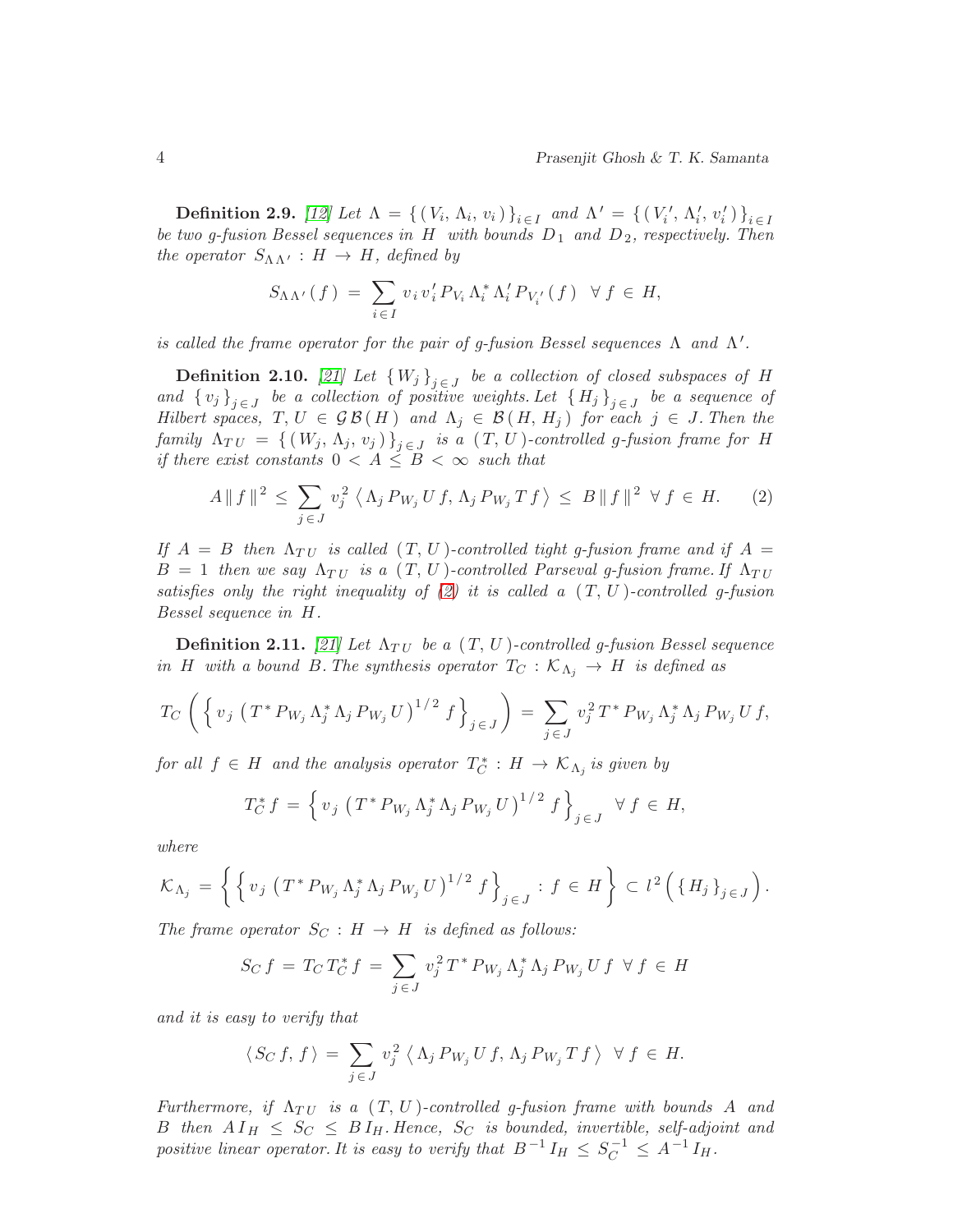Controlled g-atomic subspace 5

**Definition 2.12.** *[\[19\]](#page-19-12)* Let  $K \in \mathcal{B}(H)$  and  ${W_j}_{j \in J}$  be a collection of closed *subspaces of* H and  $\{v_j\}_{j \in J}$  be a collection of positive weights. Let  $\{H_j\}_{j \in J}$  be *a sequence of Hilbert spaces,*  $T, U \in \mathcal{GB}(H)$  *and*  $\Lambda_j \in \mathcal{B}(H, H_j)$  *for each*  $j \in J$ . Then the family  $\Lambda_{TU} = \{ (W_j, \Lambda_j, v_j) \}_{j \in J}$  is a  $(T, U)$ -controlled K-g*fusion frame for* H *if there exist constants*  $0 < A \leq B < \infty$  *such that* 

$$
A \| K^* f \|^2 \leq \sum_{j \in J} v_j^2 \left\langle \Lambda_j P_{W_j} U f, \Lambda_j P_{W_j} T f \right\rangle \leq B \| f \|^2 \ \forall f \in H.
$$

Throughout this paper,  $\Lambda_{TU}$  denotes the family  $\{ (W_j, \Lambda_j, v_j) \}_{j \in J}$ .

### 3 Controlled  $q$ -atomic subspace

In this section, we define controlled generalized atomic subspace or controlled g-atomic subspace of a Hilbert space with respect to a bounded linear operator. At the end of this section, a controlled K-g-fusion frame for the Hilbert space  $H \oplus X$ , using the controlled  $K-g$ -fusion frames of the Hilbert spaces H and X will be constructed.

<span id="page-4-0"></span>**Definition 3.1.** *Let*  $K \in \mathcal{B}(H)$  and  ${W_j}_{j \in J}$  be a family of closed subspaces *of* H and  $\{v_j\}_{j \in J}$  be a family of positive weights. Let  $\{H_j\}_{j \in J}$  be a sequence *of Hilbert spaces,*  $T, U \in \mathcal{GB}(H)$  *and*  $\Lambda_j \in \mathcal{B}(H, H_j)$  *for each*  $j \in J$ *. Then the family*  $\Lambda_{TU} = \{ (W_j, \Lambda_j, v_j) \}_{j \in J}$  *is said to be a generalized atomic subspace controlled by the operators*  $T, U \text{ or } (T, U)$ *-controlled g-atomic subspace of*  $H$  *with respect to* K *if the following statements hold:*

(i)  $\Lambda_{TI}$  is a  $(T, U)$ -controlled g-fusion Bessel sequence in H.

(ii) For every 
$$
f \in H
$$
, there exists  $\left\{ v_j \left( T^* P_{W_j} \Lambda_j^* \Lambda_j P_{W_j} U \right)^{1/2} f \right\}_{j \in J} \in$   
 $\mathcal{K}_{\Lambda_j}^2$  such that  $K f = \sum_{j \in J} v_j^2 T^* P_{W_j} \Lambda_j^* \Lambda_j P_{W_j} U f$ , and  

$$
\left\| \left\{ v_j \left( T^* P_{W_j} \Lambda_j^* \Lambda_j P_{W_j} U \right)^{1/2} f \right\}_{j \in J} \right\|_{\mathcal{K}_{\Lambda_j}^2} \leq C \| f \|
$$

*for some*  $C > 0$ *.* 

The next theorem provides a characterization of a controlled g-atomic subspace.

<span id="page-4-1"></span>**Theorem 3.2.** *Let*  $K \in \mathcal{B}(H)$  and  $\{W_j\}_{j \in J}$  be a family of closed subspaces *of* H, let  $\{v_j\}_{j \in J}$  be a family of positive weights. Let  $T, U \in \mathcal{GB}(H)$  and  $\Lambda_j \in$  $\mathcal{B}(H, H_j)$  *for each*  $j \in J$ . Then the following statements are equivalent:

- (*i*)  $\Lambda_{TU} = \{ (W_j, \Lambda_j, v_j) \}_{j \in J}$  *is a*  $(T, U)$ *-controlled g-atomic subspace of* H *with respect to* K*.*
- (*ii*)  $\Lambda_{TU}$  *is a*  $(T, U)$ *-controlled K-g-fusion frame for* H.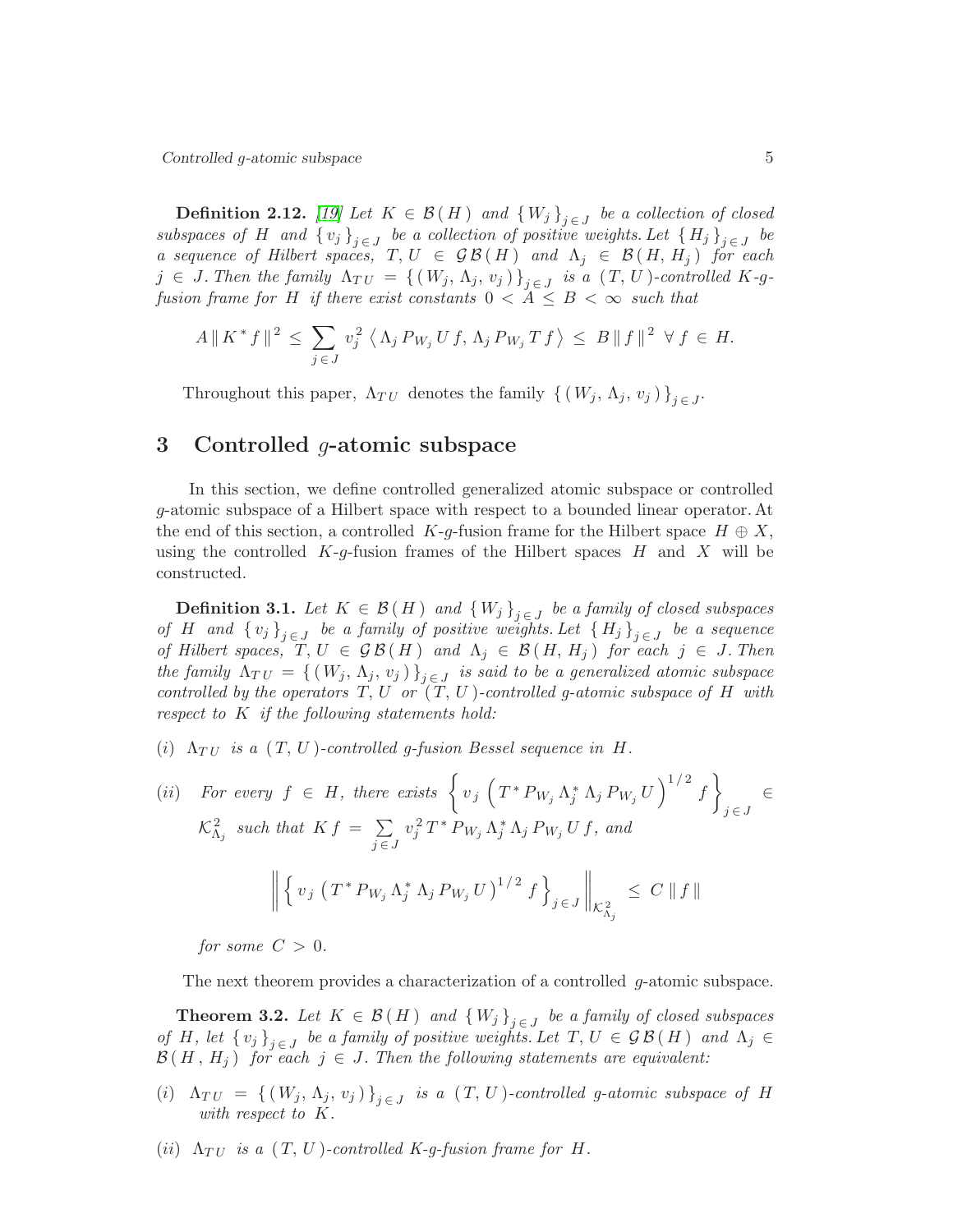*Proof.* (i)  $\Rightarrow$  (ii) Suppose  $\Lambda_{TU}$  is a  $(T, U)$ -controlled g-atomic subspace of H with respect to K. Then  $\Lambda_{TU}$  is a  $(T, U)$ -controlled g-fusion Bessel sequence in H. Then for each  $f \in H$ , there exists constant  $B > 0$  such that

$$
\sum_{j\in J} v_j^2 \langle \Lambda_j P_{W_j} U f, \Lambda_j P_{W_j} T f \rangle \leq B \|f\|^2.
$$

Now, for any  $f \in H$ , we have

$$
|| K^* f || = \sup_{||g||=1} | \langle K^* f, g \rangle | = \sup_{||g||=1} | \langle f, K g \rangle |,
$$

bydefinition (3.1), for  $g \in H$ , there exists  $\left\{ v_j \left( T^* P_{W_j} \Lambda_j^* \Lambda_j P_{W_j} U \right)^{1/2} g \right\}$  $\in$   $\in$  $\mathcal{K}_{\Lambda_j}^2$  such that  $K g = \sum_{i=1}^n$  $j \in J$  $v_j^2 T^* P_{W_j} \Lambda_j^* \Lambda_j P_{W_j} U g$ , and

$$
\left\| \left\{ v_j \left( T^* P_{W_j} \Lambda_j^* \Lambda_j P_{W_j} U \right)^{1/2} g \right\}_{j \in J} \right\|_{\mathcal{K}_{\Lambda_j}^2} \leq C \| g \|
$$

for some  $C > 0$ . Thus

$$
\|K^* f\|^2 = \sup_{\|g\|=1} \left| \left\langle f, \sum_{j\in J} v_j^2 T^* P_{W_j} \Lambda_j^* \Lambda_j P_{W_j} U g \right\rangle \right|^2
$$
  
\n
$$
= \sup_{\|g\|=1} \left| \sum_{j\in J} \left\langle v_j (T^* P_{W_j} \Lambda_j^* \Lambda_j P_{W_j} U)^{1/2} f, v_j (T^* P_{W_j} \Lambda_j^* \Lambda_j P_{W_j} U)^{1/2} g \right\rangle \right|^2
$$
  
\n
$$
\leq \sup_{\|g\|=1} \sum_{j\in J} \left| v_j (T^* P_{W_j} \Lambda_j^* \Lambda_j P_{W_j} U)^{1/2} f \right\|^2 \left| \left\{ v_j (T^* P_{W_j} \Lambda_j^* \Lambda_j P_{W_j} U)^{1/2} g \right\}_{j\in J} \right\|_{\mathcal{K}^2_{\Lambda_j}}^2
$$
  
\n
$$
\leq \sup_{\|g\|=1} \sum_{j\in J} v_j^2 \left\langle \Lambda_j P_{W_j} U f, \Lambda_j P_{W_j} T f \right\rangle C^2 \|g\|^2
$$
  
\n
$$
\Rightarrow \frac{1}{C^2} \|K^* f\|^2 \leq \sum_{j\in J} v_j^2 \left\langle \Lambda_j P_{W_j} U f, \Lambda_j P_{W_j} T f \right\rangle.
$$

Thus,  $\Lambda_{TU}$  is a  $(T, U)$ -controlled K-g-fusion frame for H with bounds  $\frac{1}{C^2}$  and B.

 $(ii) \Rightarrow (i)$  Suppose that  $\Lambda_{TU}$  is a  $(T, U)$ -controlled K-g-fusion frame for H with the corresponding synthesis operator  $T_C$ . Then obviously  $\Lambda_{TU}$  is a  $(T, U)$ controlled g-fusion Bessel sequence in H. Now, for each  $f \in H$ ,

$$
A \parallel K^* f \parallel^2 \leq \sum_{j \in J} v_j^2 \langle \Lambda_j P_{W_j} U f, \Lambda_j P_{W_j} T f \rangle = \|T_C^* f\|^2
$$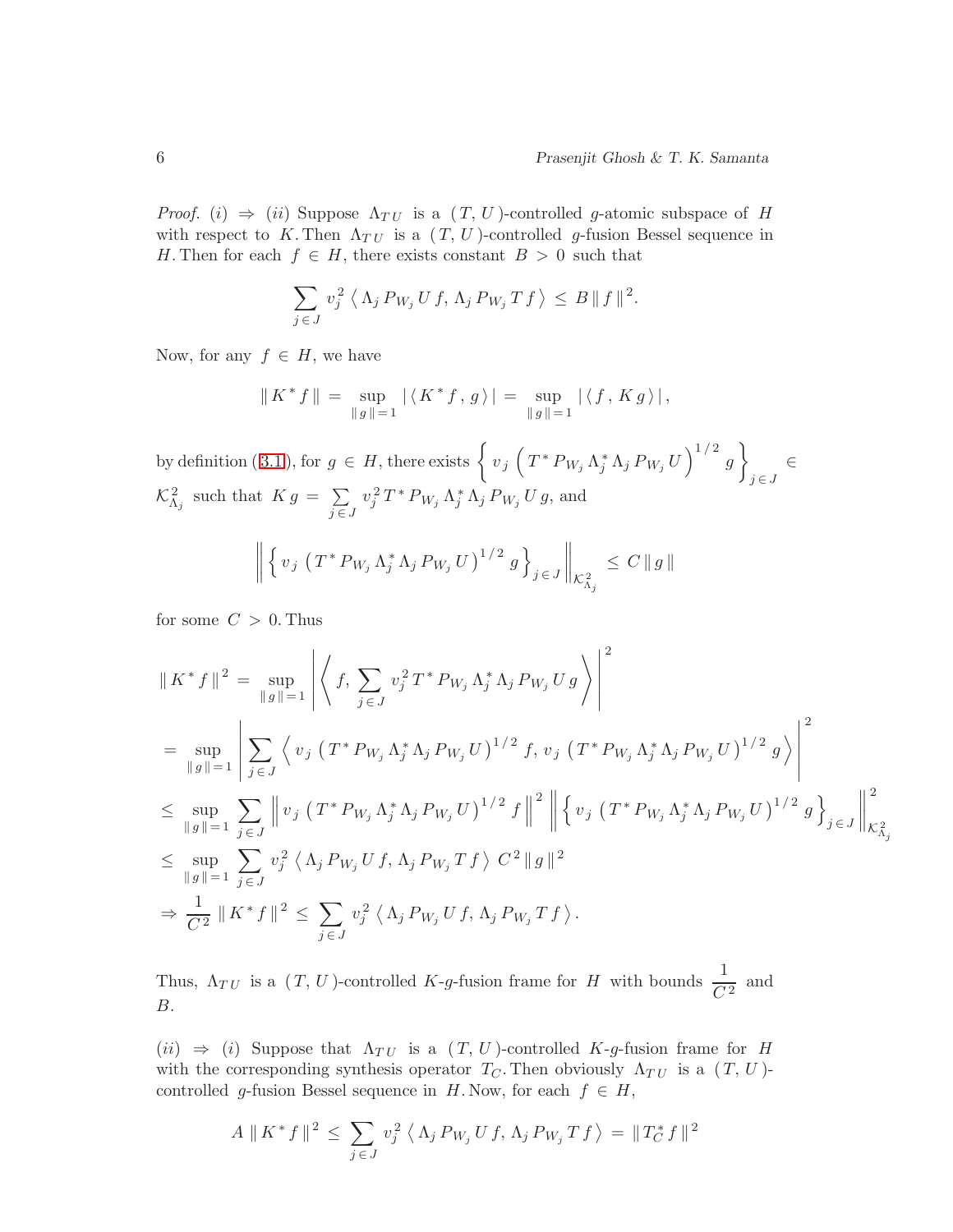gives  $A K K^* \leq T_C T_C^*$  and by Theorem [\(2.1\)](#page-1-0), there exists  $L \in \mathcal{B}\left(H, \mathcal{K}_{\Lambda_j}^2\right)$  such that  $K = T_C L$ . Define

$$
L(f) = \left\{ v_j \left( T^* P_{W_j} \Lambda_j^* \Lambda_j P_{W_j} U \right)^{1/2} f \right\}_{j \in J},
$$

for every  $f \in H$ . Then, for each  $f \in H$ , we have

$$
K(f) = T_C L(f) = \sum_{j \in J} v_j^2 T^* P_{W_j} \Lambda_j^* \Lambda_j P_{W_j} U f, \text{ and}
$$
  

$$
\left\| \left\{ v_j \left( T^* P_{W_j} \Lambda_j^* \Lambda_j P_{W_j} U \right)^{1/2} f \right\}_{j \in J} \right\|_{\mathcal{K}_{\Lambda_j}^2} = \| L(f) \|_{\mathcal{K}_{\Lambda_j}^2} \le C \| f \|,
$$

where  $C = ||L||$ . Thus,  $\Lambda_{TU}$  is a  $(T, U)$ -controlled g-atomic subspace of H with respect to K. respect to  $K$ .

**Remark 3.3.** Let  $K_1, K_2 \in \mathcal{B}(H)$ . If  $\Lambda_{TU}$  is an  $(T, U)$ -controlled g-atomic *subspace of* H *with respect to*  $K_1$  *and*  $K_2$ *, then for any scalars*  $\alpha$  *and*  $\beta$ *,*  $\Lambda_{TU}$ *is an*  $(T, U)$ *-controlled* g-atomic subspace of H with respect to  $\alpha K_1 + \beta K_2$  and  $K_1 K_2$ .

In the next theorem, we will see that every controlled  $q$ -fusion frame is a controlled g-atomic subspace with respect to it's frame operator.

**Theorem 3.4.** Let  $\Lambda_{TU} = \{ (W_j, \Lambda_j, v_j) \}_{j \in J}$  be a  $(T, U)$ -controlled g-fusion *frame for* H. Then  $\Lambda_{TU}$  *is a*  $(T, U)$ -controlled g-atomic subspace of H with respect *to it's frame operator*  $S_C$ .

*Proof.* Since  $\Lambda_{TU}$  is a  $(T, U)$ -controlled g-fusion frame for H, we have  $\mathcal{R}(T_C)$  =  $H = \mathcal{R} (S_C)$ , so by Theorem [\(2.1\)](#page-1-0), there exists some  $\alpha > 0$  such that  $\alpha S_C S_C^* \leq$  $T_C T_C^*$  and therefore for each  $f \in H$ , we have

$$
\alpha \|\, S_C^* f\,\|^{\,2} \,\leq\, \|\, T_C^* f\,\|^{\,2} \,=\, \sum_{j \,\in\, J} \,v_j^{\,2} \,\,\big\langle\,\Lambda_j\, P_{\,W_j}\,U\,f,\,\Lambda_j\,P_{\,W_j}\,T\,f\,\big\rangle \,\leq\, B\,\,\|\,f\,\|^{\,2}\,.
$$

Thus,  $\Lambda_{TU}$  is a  $(T, U)$ -controlled  $S_C$ -g-fusion frame for H and hence by Theorem [\(3.2\)](#page-4-1),  $\Lambda_{TU}$  is a  $(T, U)$ -controlled g-atomic subspace of H with respect to  $S_C$ .  $\Box$ 

Now, we construct another controlled  $g$ -atomic subspace from given controlled g-atomic subspaces under some sufficient conditions.

**Theorem 3.5.** Let  $\Lambda_{TU} = \{ (W_j, \Lambda_j, v_j) \}_{j \in J}$  and  $\Gamma_{TU} = \{ (W_j, \Gamma_j, v_j) \}_{j \in J}$ *be two*  $(T, U)$ *-controlled* g-atomic subspaces of H with respect to  $K \in \mathcal{B}(\check{H})$ *and let*  $V, W \in \mathcal{B}(H)$  *such that*  $V + W$  *be an invertible operator on* H *with*  $K(V+W) = (V+W)K$ . Suppose  $(V+W)^*$  commutes with T and U. Then

$$
\Delta_{TU} = \left\{ \left( \left( V + W \right) W_j, \left( \Lambda_j + \Gamma_j \right) P_{W_j} \left( V + W \right)^*, v_j \right) \right\}_{j \in J}
$$

*is a*  $(T, U)$ *-controlled* g-atomic subspace of H with respect to K, if for all j,

$$
\langle \Gamma_j P_{W_j} (V + W)^* U f, \Lambda_j P_{W_j} (V + W)^* T f \rangle = 0,
$$
  

$$
\langle \Lambda_j P_{W_j} (V + W)^* U f, \Gamma_j P_{W_j} (V + W)^* T f \rangle = 0, f \in H.
$$
 (3)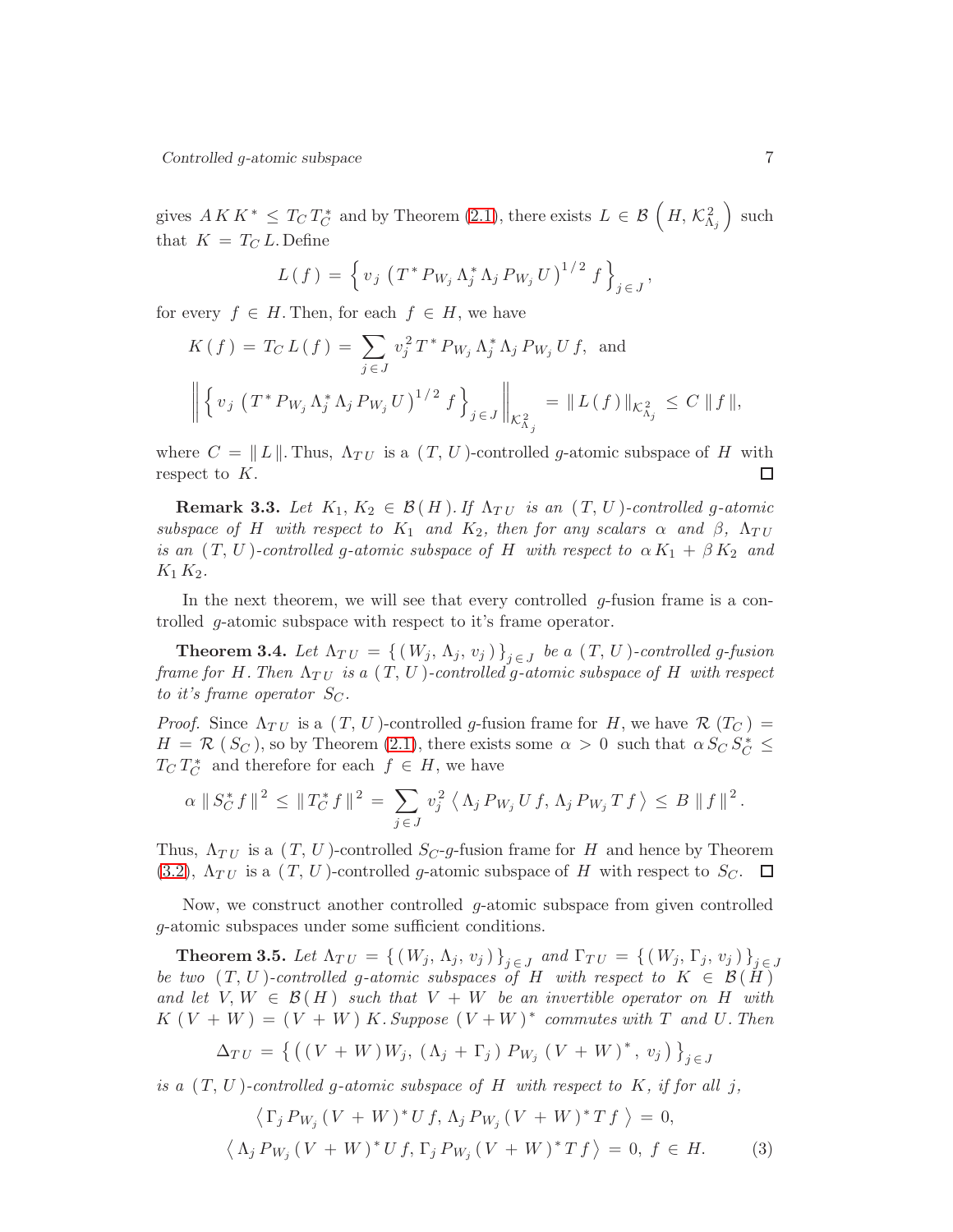*Proof.* Since  $\Lambda_{TU}$  and  $\Gamma_{TU}$  are  $(T, U)$ -controlled g-atomic subspaces with respect to K, by Theorem [\(3.2\)](#page-4-1), they are  $(T, U)$ -controlled K-g-fusion frames for H.So, for each  $f \in H$ , there exist positive constants  $(A, B)$  and  $(C, D)$  such that

$$
A \parallel K^* f \parallel^2 \leq \sum_{j \in J} v_j^2 \langle \Lambda_j P_{W_j} U f, \Lambda_j P_{W_j} T f \rangle \leq B \parallel f \parallel^2, \text{ and}
$$
  

$$
C \parallel K^* f \parallel^2 \leq \sum_{j \in J} v_j^2 \langle \Gamma_j P_{W_j} U f, \Gamma_j P_{W_j} T f \rangle \leq D \parallel f \parallel^2.
$$

Also,  $V + W$  is invertible, so

<span id="page-7-0"></span>
$$
||K^* f||^2 = ||((V + W)^{-1})^* (V + W)^* K^* f||^2
$$
  
\n
$$
\leq ||(V + W)^{-1}||^2 ||(V + W)^* K^* f||^2.
$$
 (4)

Take  $R = V + W$ . Now, for each  $f \in H$ , using Theorem [2.5,](#page-2-1) we have

$$
\sum_{j \in J} v_j^2 \langle (\Lambda_j + \Gamma_j) P_{W_j} R^* P_{RW_j} U f, (\Lambda_j + \Gamma_j) P_{W_j} R^* P_{RW_j} T f \rangle
$$
  
\n
$$
= \sum_{j \in J} v_j^2 \langle (\Lambda_j + \Gamma_j) P_{W_j} R^* U f, (\Lambda_j + \Gamma_j) P_{W_j} R^* T f \rangle
$$
  
\n
$$
= \sum_{j \in J} v_j^2 \langle (\Lambda_j + \Gamma_j) P_{W_j} U R^* f, (\Lambda_j + \Gamma_j) P_{W_j} T R^* f \rangle
$$
  
\n
$$
= \sum_{j \in J} v_j^2 \{ \langle \Lambda_j P_{W_j} U R^* f, \Lambda_j P_{W_j} T R^* f \rangle + \langle \Gamma_j P_{W_j} U R^* f, \Gamma_j P_{W_j} T R^* f \rangle \} +
$$
  
\n
$$
+ \sum_{j \in J} v_j^2 \{ \langle \Lambda_j P_{W_j} U R^* f, \Gamma_j P_{W_j} T R^* f \rangle + \langle \Gamma_j P_{W_j} U R^* f, \Lambda_j P_{W_j} T R^* f \rangle \}
$$
  
\n
$$
= \sum_{j \in J} v_j^2 \{ \langle \Lambda_j P_{W_j} U R^* f, \Lambda_j P_{W_j} T R^* f \rangle + \langle \Gamma_j P_{W_j} U R^* f, \Gamma_j P_{W_j} T R^* f \rangle \}
$$
  
\n
$$
\leq B \| R^* f \|^2 + D \| R^* f \|^2 = (B + D) \| (V + W)^* f \|^2
$$
  
\n
$$
\leq (B + D) \| V + W \|^2 \| f \|^2 [as V + W is bounded].
$$

On the other hand,

$$
\sum_{j \in J} v_j^2 \langle (\Lambda_j + \Gamma_j) P_{W_j} R^* P_{RW_j} U f, (\Lambda_j + \Gamma_j) P_{W_j} R^* P_{RW_j} T f \rangle
$$
  
= 
$$
\sum_{j \in J} v_j^2 \{ \langle \Lambda_j P_{W_j} U R^* f, \Lambda_j P_{W_j} T R^* f \rangle + \langle \Gamma_j P_{W_j} U R^* f, \Gamma_j P_{W_j} T R^* f \rangle \}
$$
  

$$
\geq \sum_{j \in J} v_j^2 \langle \Lambda_j P_{W_j} U R^* f, \Lambda_j P_{W_j} T R^* f \rangle
$$
  

$$
\geq A \| K^* (V + W)^* f \|^2
$$
  
= 
$$
A \| (V + W)^* K^* f \|^2 \text{ [using } K (V + W) = (V + W) K]
$$
  

$$
\geq A \| (V + W)^{-1} \|^{-2} \| K^* f \|^2 \text{ [using (4)].}
$$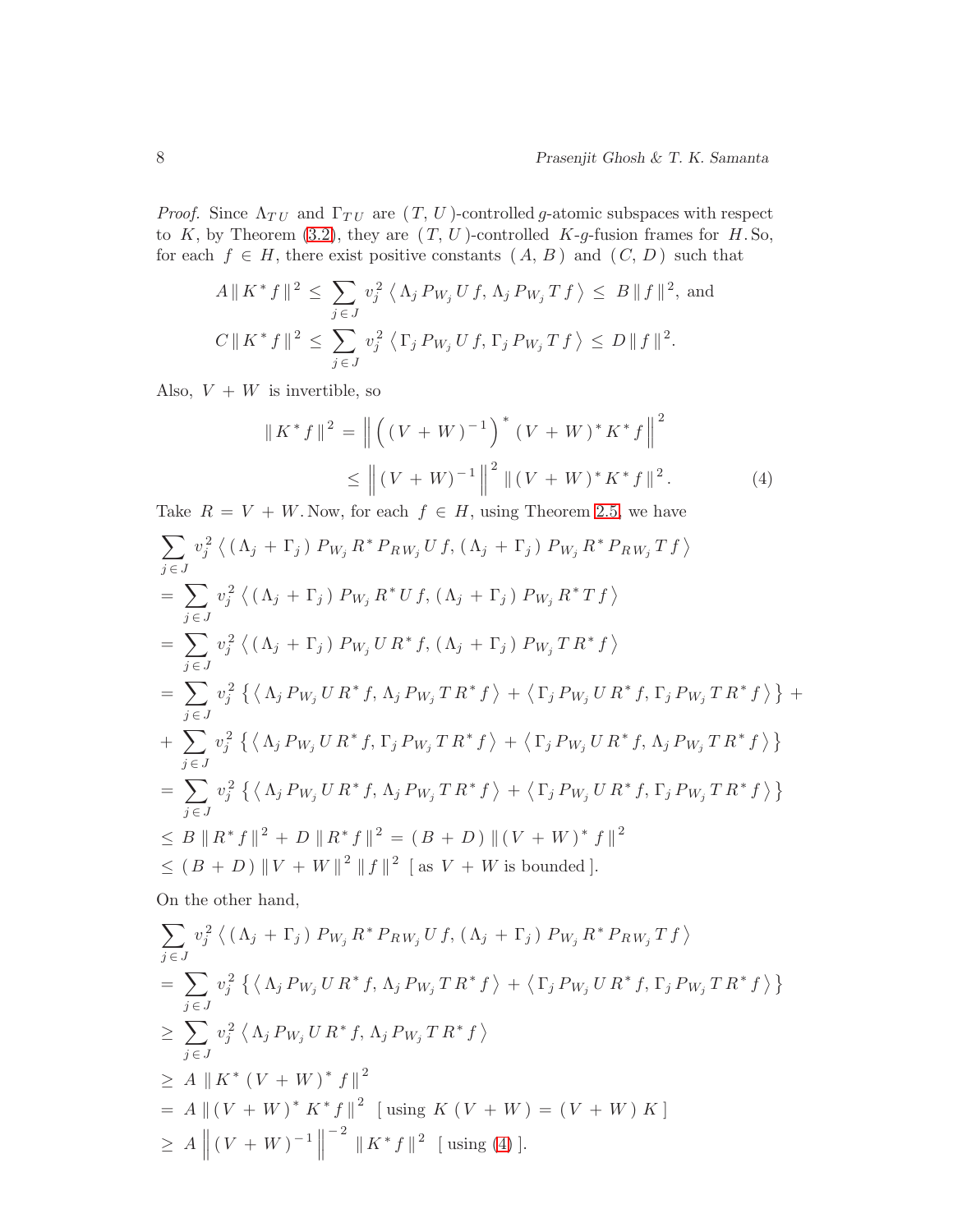Thus,  $\Delta_{TU}$  is a  $(T, U)$ -controlled K-g-fusion frame for H and hence by the Theorem [\(3.2\)](#page-4-1), it is a  $(T, U)$ -controlled g-atomic subspace of H with respect to K. This completes the proof.  $\Box$ 

#### 3.1 Example

Let  $H = L^2[0, 2\pi]$ . Then H is a Hilbert space with respect to the inner product

$$
\langle x, y \rangle = \int\limits_{0}^{2\pi} x(t) \overline{y(t)} dt, \ x, y \in L^{2}[0, 2\pi]
$$

equipped with the induced norm given by

$$
||x||2 = \int_{0}^{2\pi} |x(t)|^{2} dt, \ x \in L^{2}[0, 2\pi].
$$

Consider the orthonormal basis  $\{u_n\}$ , where

$$
u_n(t) = \frac{e^{int}}{\sqrt{2\pi}}, t \in [0, 2\pi], n \in \mathcal{Z}.
$$

Then

$$
x = \sum_{n=-\infty}^{\infty} x'(n) u_n, \ \|x\|^2 = \sum_{n=-\infty}^{\infty} |x'(n)|^2,
$$

where

$$
x'(n) = \frac{1}{\sqrt{2\pi}} \int\limits_{0}^{2\pi} x(t) e^{-int} dt.
$$

Let  $W_n = \overline{span} \{u_n\}$  and  $v_n = 1 \forall n$ . Now, we define the bounded linear operators  $K : H \to H$  by  $K u_1 = u_1, K u_2 = u_2, K u_n = 0$  for  $n \neq 1, 2$ and

$$
\Lambda_1(x) = \sum_{k=1}^m x'(k) u_k, \ \Lambda_j(x) = 0, \ j \neq 1.
$$

It is easy to verify that  $K^*u_1 = u_1, K^*u_2 = u_2$  and  $K^*u_n = 0$  for  $n \neq$ 1, 2. Consider two operators T and U on H defined by  $Tx = \alpha x$  and  $Ux = \beta x$ for  $x \in H$  and  $\alpha$ ,  $\beta$  are positive real numbers. It is easy to see that T and U are positives. Now, for each  $x \in H$ , we have

$$
\|K^*x\|^2 = \left\|\sum_{n=-\infty}^{\infty} x'(n)K^*u_n\right\|^2 = |x'(1)|^2 + |x'(2)|^2,
$$

and

$$
\sum_{n=-\infty}^{\infty} v_n^2 \langle \Lambda_n P_{W_n} U x, \Lambda_j P_{W_n} T x \rangle = \alpha \beta \sum_{n=-\infty}^{\infty} \langle \Lambda_n P_{W_n} x, \Lambda_n P_{W_n} x \rangle
$$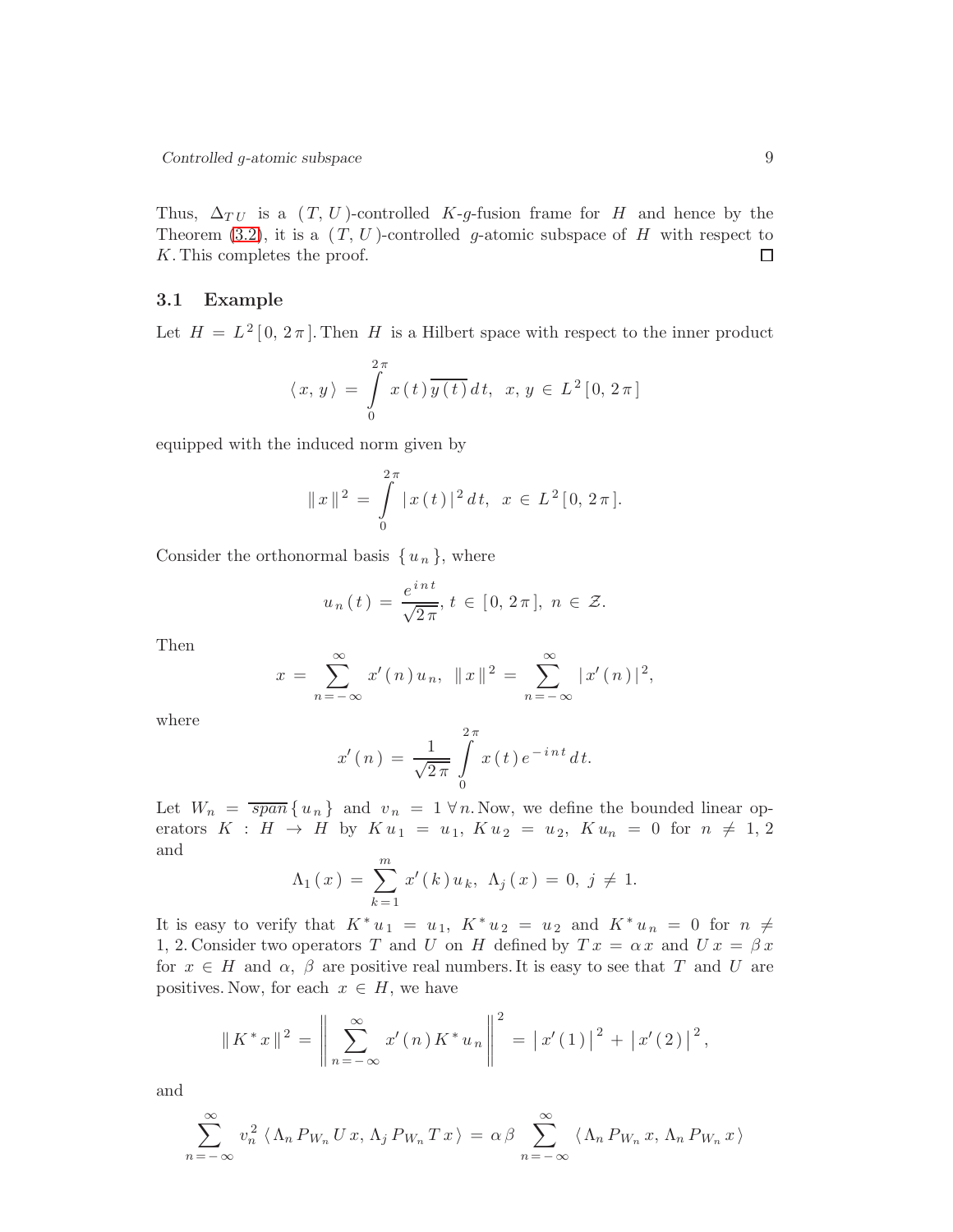$$
= \alpha \beta \sum_{n=-\infty}^{\infty} \|\Lambda_n P_{W_n} x\|^2 = \alpha \beta \|\Lambda_1 P_{W_1} x\|^2 = \alpha \beta \left\| \sum_{k=1}^m x'(k) u_k \right\|^2
$$

$$
= \alpha \beta \sum_{k=1}^m |x'(k)|^2 \ge \alpha \beta \|K^* x\|^2.
$$

Thus, for each  $x \in H$ , we have

$$
\alpha \beta \parallel K^* x \parallel^2 \ \leq \ \sum_{n=-\infty}^{\infty} v_n^2 \langle \Lambda_n P_{W_n} U x, \Lambda_j P_{W_n} T x \rangle \ \leq \ \parallel x \parallel^2.
$$

Hence,  $\{ (W_n, \Lambda_n, v_n) \}_{n=-\infty}^{\infty}$  is a  $(T, U)$ -controlled K-g-fusion frame for  $H =$  $L^2[0, 2\pi].$ 

Let H and X be two Hilbert spaces with inner products  $\langle \cdot, \cdot \rangle_H$  and  $\langle \cdot, \cdot \rangle_X$ . Then the space define by

$$
H \oplus X = \{ f \oplus g = (f, g) : f \in H, g \in X \}
$$

is a linear space with respect to the addition and scalar multiplication defined by

$$
(f_1, g_1) + (f_2, g_2) = (f_1 + f_2, g_1 + g_2)
$$
, and

 $\lambda(f, g) = (\lambda f, \lambda g) \ \forall f, f_1, f_2 \in H, g, g_1, g_2 \in X \text{ and } \lambda \in \mathbb{K}.$ 

Now,  $H \oplus X$  is an inner product space with respect to the inner product given by

$$
\langle (f \oplus g), (f' \oplus g') \rangle = \langle f, f' \rangle_H + \langle g, g' \rangle_X \ \forall f, f' \in H \text{ and } \forall g, g' \in X.
$$

The norm on  $H \oplus X$  is defined by

$$
|| f \oplus g || = || f ||_H + || g ||_X \quad \forall \ f \in H, \ g \in X,
$$

where  $\|\cdot\|_H$  and  $\|\cdot\|_X$  are norms generated by  $\langle \cdot, \cdot \rangle_H$  and  $\langle \cdot, \cdot \rangle_X$ , respectively. The space  $H \oplus X$  is complete with respect to the above inner product. Therefore the space  $H \oplus X$  is a Hilbert space. Also, if  $R \in \mathcal{B}(H, Z)$ ,  $V \in \mathcal{B}(X, Y)$ , where Z, Y are Hilbert spaces then for all  $f \in H$  and  $g \in X$  we define

 $R \oplus V \in \mathcal{B}$   $(H \oplus X, Z \oplus Y)$  by  $(R \oplus V)$   $(f \oplus g) = (Rf, Vg)$ 

Now, we state a theorem, for proof of this theorem, one can go through the paper [\[14\]](#page-19-16).

**Theorem 3.6.** [\[14\]](#page-19-16) Suppose R,  $R' \in \mathcal{B}(H, Z)$  and  $V, V' \in \mathcal{B}(X, Y)$ *. Then* (*i*)  $(R \oplus V) (R' \oplus V') = (RR' \oplus VV')$ .

$$
(ii) (R \oplus V)^* = R^* \oplus V^*.
$$

(*iii*) *If*  $R$  and  $V$  are invertible, then  $(R \oplus V)$  is invertible and moreover we have  $(R \oplus V)^{-1} = R^{-1} \oplus V^{-1}.$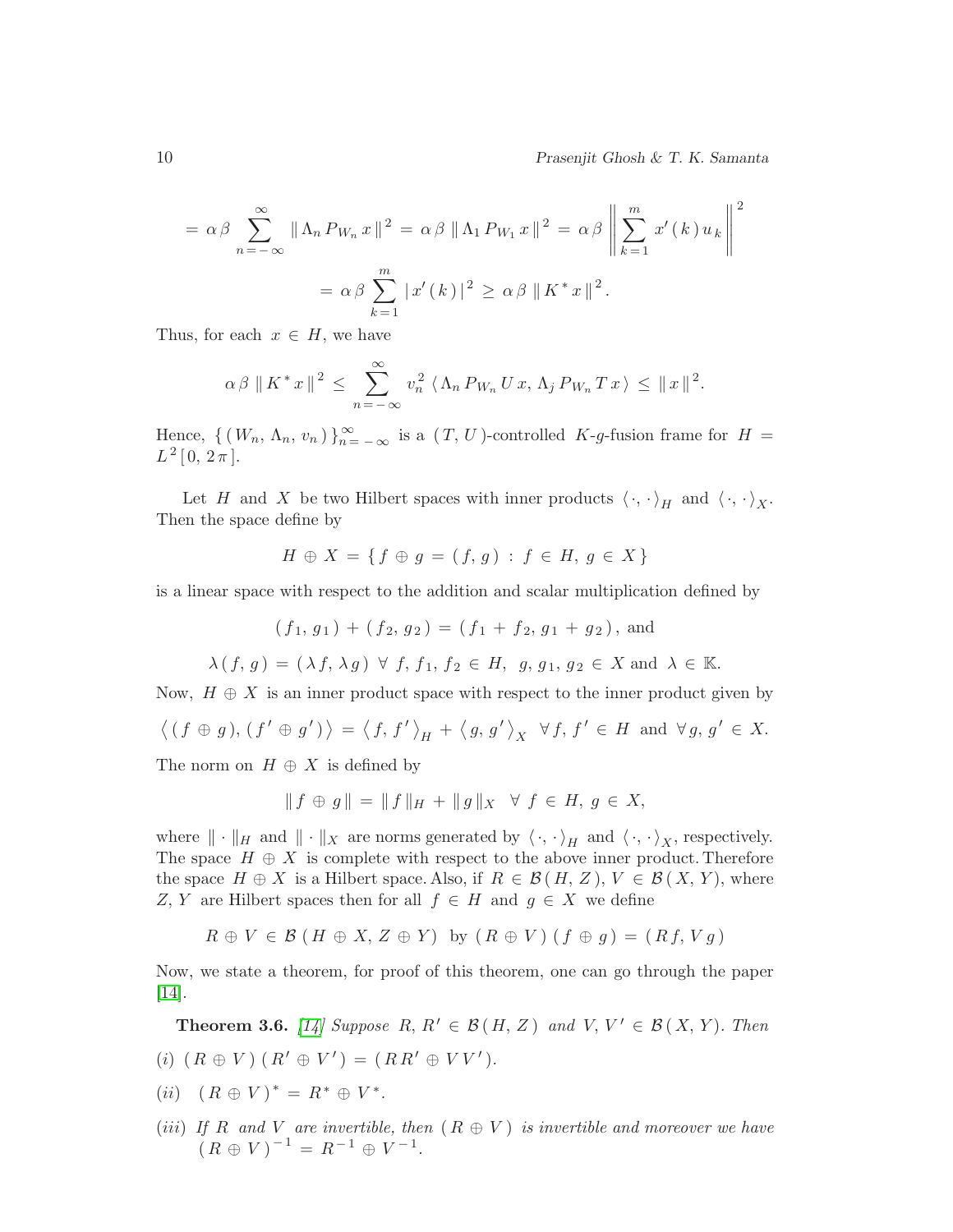- $(iv)$   $I_H \oplus I_K = I_{H \oplus K}$ , where  $I_H$ ,  $I_K$  and  $I_{H \oplus K}$  are identity operators on  $H$ ,  $K$  *and*  $H \oplus K$ *, respectively.*
- (v)  $P_{M \oplus N} = P_M \oplus P_N$ , where  $P_M$ ,  $P_N$  and  $P_{M \oplus N}$  are the orthogonal projec*tion onto the closed subspaces*  $M \subset H$ ,  $N \subset X$  *and*  $M \oplus N \subset H \oplus X$ , *respectively.*

We now construct controlled K-g-fusion frame for the Hilbert space  $H \oplus X$ , using the controlled  $K-g$ -fusion frames of the Hilbert spaces  $H$  and  $X$ . Assuming for each  $j \in J$ ,  $W_j \oplus V_j$  are the closed subspaces of  $H \oplus X$ ,  $\Gamma_j \in \mathcal{B}(X, X_j)$ , where  $\{X_j\}_{j\in J}$  are the collection of Hilbert spaces and  $\Lambda_j \oplus \Gamma_j \in \mathcal{B}$   $(H \oplus X, H_j \oplus X_j)$ .

**Theorem 3.7.** Let  $\Lambda_{TT_1} = \{ (W_j, \Lambda_j, v_j) \}_{j \in J}$  be a  $(T, T_1)$ *-controlled*  $K_1$  $g$ *-fusion frame for*  $H$  *with bounds*  $A, B$  *and*  $\Gamma_{UU_1} = \{ (V_j, \Gamma_j, v_j) \}_{j \in J}$  *be a*  $(U, U_1)$ -controlled  $K_2$ -g-fusion frame for X with bounds C, D, where  $K_1, K_2 \in$  $\mathcal{B}(H)$  *and*  $T_1, U_1 \in \mathcal{GB}(H)$ *. Then*  $\Lambda_{TT_1} \oplus \Gamma_{UU_1} = \{ (W_j \oplus V_j, \Lambda_j \oplus \Gamma_j, v_j) \}_{j \in J}$ *is a*  $(T \oplus U, T_1 \oplus U_1)$ *-controlled*  $K_1 \oplus K_2$ *-g-fusion frame for*  $H \oplus X$  *with bounds*  $\min\{A, C\}$ ,  $\max\{B, D\}$ *. Furthermore, if*  $S_C$ ,  $S_{C'}$  *and* S *are frame operators for*  $\Lambda_{TT_1}, \Gamma_{UU_1}$  and  $\Lambda_{TT_1} \oplus \Gamma_{UU_1}$ , respectively then we have  $S = S_C \oplus S_{C'}$ .

*Proof.* For each  $f \oplus g \in H \oplus X$ , we have

$$
\sum_{j \in J} v_j^2 \langle (\Lambda_j \oplus \Gamma_j) P_{W_j \oplus V_j} (T_1 \oplus U_1) (f \oplus g), (\Lambda_j \oplus \Gamma_j) P_{W_j \oplus V_j} (T \oplus U) (f \oplus g) \rangle
$$
  
\n
$$
= \sum_{j \in J} v_j^2 \langle (\Lambda_j \oplus \Gamma_j) P_{W_j \oplus V_j} (T_1 f \oplus U_1 g), (\Lambda_j \oplus \Gamma_j) P_{W_j \oplus V_j} (T f \oplus U g) \rangle
$$
  
\n
$$
= \sum_{j \in J} v_j^2 \langle (\Lambda_j \oplus \Gamma_j) (P_{W_j} T_1 f \oplus P_{V_j} U_1 g), (\Lambda_j \oplus \Gamma_j) (P_{W_j} T f \oplus P_{V_j} U g) \rangle
$$
  
\n
$$
= \sum_{j \in J} v_j^2 \langle (\Lambda_j P_{W_j} T_1 f \oplus \Gamma_j P_{V_j} U_1 g), (\Lambda_j P_{W_j} T f \oplus \Gamma_j P_{V_j} U g) \rangle
$$
  
\n
$$
= \sum_{j \in J} v_j^2 \langle \Lambda_j P_{W_j} T_1 f, \Lambda_j P_{W_j} T f \rangle_H + \sum_{j \in J} v_j^2 \langle \Gamma_j P_{V_j} U_1 g, \Gamma_j P_{V_j} U g \rangle_X
$$
  
\n
$$
\leq B \| f \|_H^2 + D \| g \|_X^2 \leq \max \{ B, D \} ( \| f \|_H^2 + \| g \|_X^2 )
$$
  
\n
$$
= \max \{ B, D \} \| f \oplus g \|^2.
$$

Similarly, for each  $f \oplus g \in H \oplus X$ , it can be shown that

$$
\sum_{j \in J} v_j^2 \langle (\Lambda_j \oplus \Gamma_j) P_{W_j \oplus V_j} (T_1 \oplus U_1) (f \oplus g), (\Lambda_j \oplus \Gamma_j) P_{W_j \oplus V_j} (T \oplus U) (f \oplus g) \rangle
$$
  
\n
$$
\ge \min \{ A, C \} \left( \| K_1^* f \|_H^2 + \| K_2^* g \|_X^2 \right) = \min \{ A, C \} \| K_1^* f \oplus K_2^* g \|_X^2
$$
  
\n
$$
= \min \{ A, C \} \| (K_1 \oplus K_2)^* (f \oplus g) \|^2.
$$

Thus,  $\Lambda_{TT_1} \oplus \Gamma_{UU_1}$  is a  $(T \oplus U, T_1 \oplus U_1)$ -controlled  $K_1 \oplus K_2$ -g-fusion frame for  $H \oplus X$  with bounds min  $\{A, C\}$  and max  $\{B, D\}$ .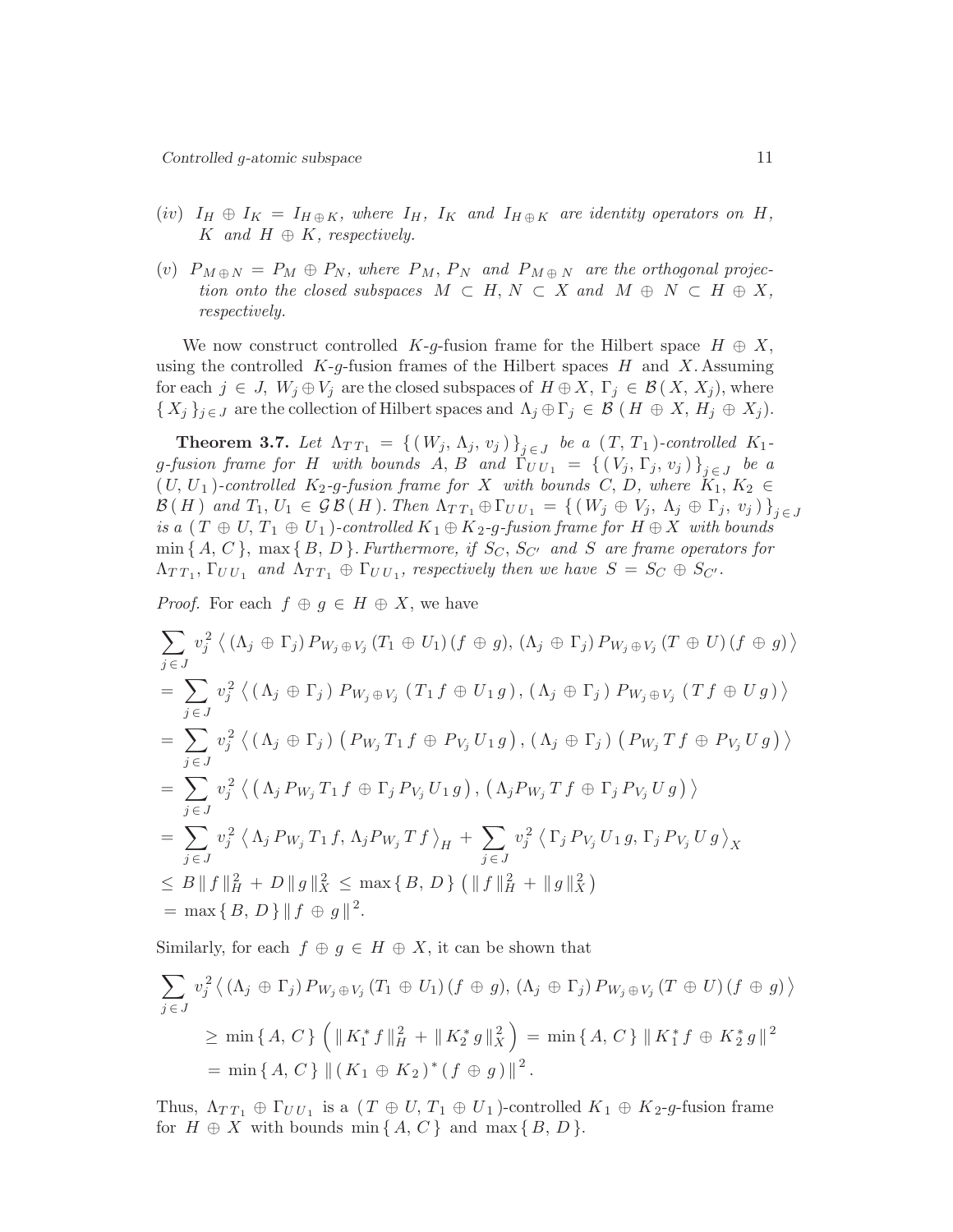Furthermore, for  $f \oplus g \in H \oplus X$ , we have

$$
S(f \oplus g)
$$
  
=  $\sum_{j \in J} v_j^2 (T \oplus U)^* P_{W_j \oplus V_j} (\Lambda_j \oplus \Gamma_j)^* (\Lambda_j \oplus \Gamma_j) P_{W_j \oplus V_j} (T_1 \oplus U_1) (f \oplus g)$   
=  $\sum_{j \in J} v_j^2 (T \oplus U)^* P_{W_j \oplus V_j} (\Lambda_j \oplus \Gamma_j)^* (\Lambda_j P_{W_j} T_1 f \oplus \Gamma_j P_{V_j} U_1 g)$   
=  $\sum_{j \in J} v_j^2 (T \oplus U)^* P_{W_j \oplus V_j} (\Lambda_j^* \Lambda_j P_{W_j} T_1 f \oplus \Gamma_j^* \Gamma_j P_{V_j} U_1 g)$   
=  $\sum_{j \in J} v_j^2 (T^* P_{W_j} \Lambda_j^* \Lambda_j P_{W_j} T_1 f \oplus U^* P_{V_j} \Gamma_j^* \Gamma_j P_{V_j} U_1 g)$   
=  $\left( \sum_{j \in J} v_j^2 T^* P_{W_j} \Lambda_j^* \Lambda_j P_{W_j} T_1 f \right) \oplus \left( \sum_{j \in J} v_j^2 U^* P_{V_j} \Gamma_j^* \Gamma_j P_{V_j} U_1 g \right)$   
=  $(S_C f \oplus S_{C'} g) = (S_C \oplus S_{C'}) (f \oplus g).$ 

Hence,  $S = S_C \oplus S_{C'}$ . This completes the proof.

$$
\overline{\Box}
$$

In the following theorem, we give another way to construct controlled  $K_1 \oplus K_2$ g-fusion frame for Hilbert space  $H \oplus X$ .

**Theorem 3.8.** Let  $\Lambda_{TT_1} = \{ (W_j, \Lambda_j, v_j) \}_{j \in J}$  be a  $(T, T_1)$ *-controlled*  $K_1$  $g$ *-fusion frame for*  $H$  *with bounds*  $A, B$  *and*  $\Gamma_{UU_1} = \{ (V_j, \Gamma_j, v_j) \}_{j \in J}$  *be a*  $(U, U_1)$ -controlled  $K_2$ -g-fusion frame for X with bounds C, D having their cor*responding frame operators*  $S_C$  *and*  $S_{C'}$ *, where*  $K_1, K_2 \in \mathcal{B}(H)$  *and*  $T_1, U_1 \in$ G B ( H )*. Suppose*

- (i)  $W \in \mathcal{B}(H)$  and  $V \in \mathcal{B}(X)$  are invertible operators on H and X, respec*tively.*
- (ii)  $W^*$  commutes with  $T, T_1$  and  $V^*$  commutes with  $U, U_1$ , respectively.
- (*iii*)  $K_1$  *and*  $K_2$  *commutes with* W *and* V, *respectively.*

*Then*

$$
\Delta = \left\{ \left( \left( W \oplus V \right) \left( W_j \oplus V_j \right), \left( \Lambda_j \oplus \Gamma_j \right) P_{W_j \oplus V_j} \left( W^* \oplus V^* \right), v_j \right) \right\}_{j \in J}
$$

*is a*  $(T \oplus U, T_1 \oplus U_1)$ *-controlled*  $K_1 \oplus K_2$ *-g-fusion frame for*  $H \oplus X$  *with the corresponding frame operator*  $(W \oplus V)$   $(S_C \oplus S_{C'})$   $(W \oplus V)^*$ .

*Proof.* For  $j \in J$ , we take

$$
\Delta_j = (\Lambda_j \oplus \Gamma_j) P_{W_j \oplus V_j} (W^* \oplus V^*), X_j = (W \oplus V) (W_j \oplus V_j).
$$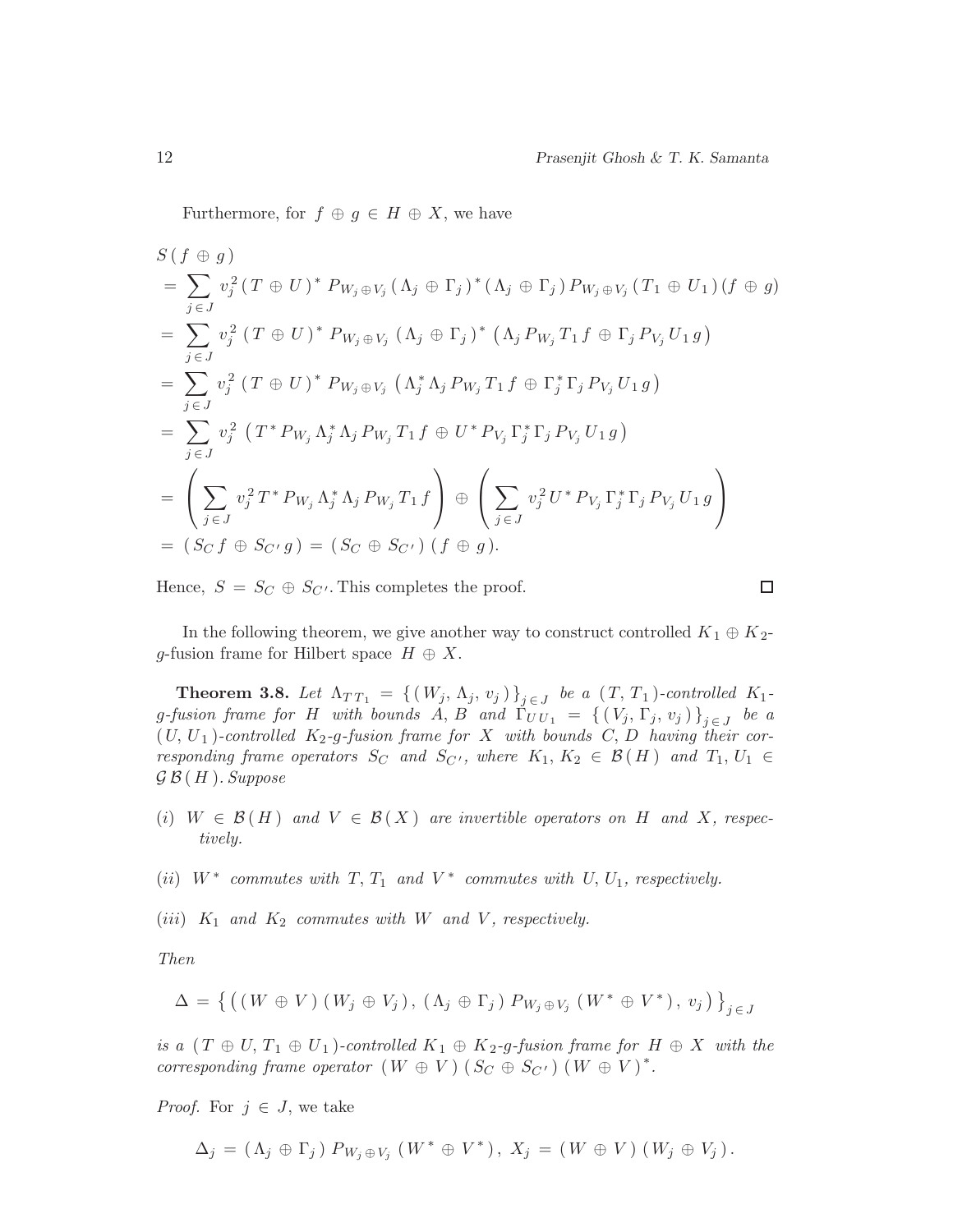Then by Theorem [2.5,](#page-2-1) we have

$$
\Delta_j P_{X_j} (f \oplus g)
$$
  
=  $(\Lambda_j \oplus \Gamma_j) (P_{W_j} \oplus P_{V_j}) (W^* \oplus V^*) (P_{WW_j} \oplus P_{VV_j}) (f \oplus g)$   
=  $\Lambda_j P_{W_j} W^* P_{WW_j} f \oplus \Gamma_j P_{V_j} V^* P_{VV_j} g$   
=  $\Lambda_j P_{W_j} W^* f \oplus \Gamma_j P_{V_j} V^* g.$ 

and

$$
P_{X_j} \Delta_j^* (f \oplus g)
$$
  
=  $(P_{WW_j} \oplus P_{VV_j}) (W \oplus V) (P_{W_j} \oplus P_{V_j}) (\Lambda_j^* \oplus \Gamma_j^*) (f \oplus g)$   
=  $P_{WW_j} W P_{W_j} \Lambda_j^* f \oplus P_{VV_j} V P_{V_j} \Gamma_j^* g$   
=  $(P_{W_j} W^* P_{WW_j})^* \Lambda_j^* f \oplus (P_{V_j} V^* P_{VV_j})^* \Gamma_j^* g$   
=  $W P_{W_j} \Lambda_j^* f \oplus V P_{V_j} \Gamma_j^* g$ .

Therefore,

<span id="page-12-0"></span>≥

$$
P_{X_j} \Delta_j^* \Delta_j P_{X_j} (f \oplus g)
$$
  
=  $W P_{W_j} \Delta_j^* \Delta_j P_{W_j} W^* f \oplus V P_{V_j} \Gamma_j^* \Gamma_j P_{V_j} V^* g.$  (5)

Now, for each  $f \oplus g \in H \oplus X$ , we have

$$
\sum_{j \in J} v_j^2 \langle \Delta_j P_{X_j} (T_1 \oplus U_1) (f \oplus g), \Delta_j P_{X_j} (T \oplus U) (f \oplus g) \rangle
$$
  
\n
$$
= \sum_{j \in J} v_j^2 \langle \Delta_j P_{X_j} (T_1 f \oplus U_1 g), \Delta_j P_{X_j} (T f \oplus U g) \rangle
$$
  
\n
$$
= \sum_{j \in J} v_j^2 \langle \Lambda_j P_{W_j} W^* T_1 f \oplus \Gamma_j P_{V_j} V^* U_1 g, \Lambda_j P_{W_j} W^* T f \oplus \Gamma_j P_{V_j} V^* U g \rangle
$$
  
\n
$$
= \sum_{j \in J} v_j^2 \langle \Lambda_j P_{W_j} W^* T_1 f, \Lambda_j P_{W_j} W^* T f \rangle_H
$$
  
\n
$$
+ \sum_{j \in J} v_j^2 \langle \Gamma_j P_{V_j} V^* U_1 g, \Gamma_j P_{V_j} V^* U g \rangle_X
$$
  
\n
$$
= \sum_{j \in J} v_j^2 \langle \Lambda_j P_{W_j} T_1 W^* f, \Lambda_j P_{W_j} T W^* f \rangle_H
$$
  
\n
$$
+ \sum_{j \in J} v_j^2 \langle \Gamma_j P_{V_j} U_1 V^* g, \Gamma_j P_{V_j} U V^* g \rangle_X
$$
  
\n
$$
\geq A_1 \| K_1^* W^* f \|_H^2 + A_2 \| K_2^* V^* g \|_X^2 = A_1 \| W^* K_1^* f \|_H^2 + A_2 \| V^* K_2^* g \|_X^2
$$
  
\n
$$
\geq \frac{A_1}{\| W^{-1} \|^2} \| K_1^* f \|_H^2 + \frac{A_2}{\| V^{-1} \|^2} \| K_2^* g \|_X^2 \text{ [since } W, V \text{ are invertible]}
$$

 $\geq C \Vert K_1^* f \oplus K_2^* g \Vert^2 = C \Vert (K_1 \oplus K_2)^* (f \oplus g) \Vert^2,$ 

<span id="page-12-1"></span>
$$
13\,
$$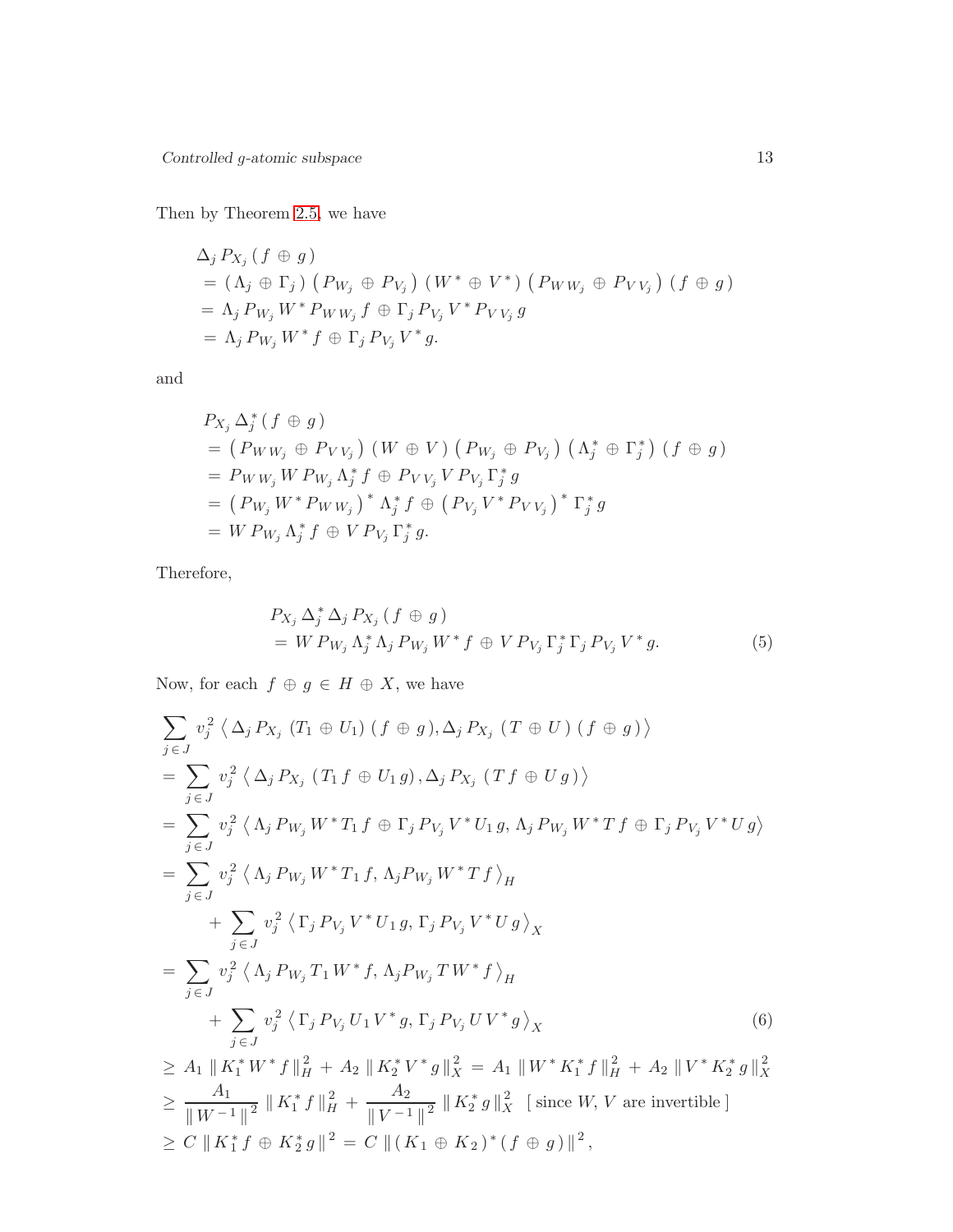where  $C = \min \left( \frac{A_1}{\ln a} \right)$  $\frac{A_1}{\|W^{-1}\|^2}, \frac{A_2}{\|V^{-1}\|}$  $\left\| V^{-1} \right\|^2$  . On the other hand, for each  $f \oplus g \in H \oplus X$ , from [\(6\)](#page-12-0), we have

Furthermore, for each  $f \oplus g \in H \oplus X$ , using [\(5\)](#page-12-1), we have

$$
\sum_{j \in J} v_j^2 \langle \Delta_j P_{X_j} (T_1 \oplus U_1) (f \oplus g), \Delta_j P_{X_j} (T \oplus U) (f \oplus g) \rangle
$$
  
 
$$
\leq B_1 \| W^* f \|_H^2 + B_2 \| V^* g \|_X^2 \leq \max (B_1 \| W \|_{2}^2, B_2 \| V \|_{2}^2) \| f \oplus g \|_2^2.
$$

Thus,  $\Delta$  is a  $(T \oplus U, T_1 \oplus U_1)$ -controlled  $K_1 \oplus K_2$ -g-fusion frame for  $H \oplus X$ .

 $\sum$  $j \in J$  $v_i^2$  $j^2$  (T  $\oplus$  U)<sup>\*</sup>  $P_{X_j} \Delta_j^* \Delta_j P_{X_j}$  (T<sub>1</sub>  $\oplus$  U<sub>1</sub>) (f  $\oplus$  g)  $=$   $\sum$  $j \in J$  $v_i^2$  $j^2$  (T<sup>\*</sup>  $\oplus$  U<sup>\*</sup>)  $P_{X_j} \Delta_j^* \Delta_j P_{X_j}$  (T<sub>1</sub>f  $\oplus$  U<sub>1</sub>g)  $=$   $\sum$  $j \in J$  $v_i^2$  $\int_j^2 (T^* W P_{W_j} \Lambda_j^* \Lambda_j P_{W_j} W^* T_1 f) \oplus (U^* V P_{V_j} \Gamma_j^* \Gamma_j P_{V_j} V^* U_1 g)$  $=$   $\sum$  $j \in J$  $v_j^2 \, W \, T^* \, P_{\,W_j} \, \Lambda_j^* \, \Lambda_j \, P_{\,W_j} \, T_1 \, W^* \, f \, \oplus \, \, \sum$  $j \in J$  $v_j^2 V U^* P_{V_j} \Gamma_j^* \Gamma_j P_{V_j} U_1 V^* g$  $= ( W S_C W^* \oplus V S_{C'} V^* ) ( f \oplus g )$  $= ( W \oplus V) ( S_C \oplus S_{C'} ) ( W \oplus V)^* ( f \oplus g ).$ 

Thus, the corresponding frame operator is  $(W \oplus V)$   $(S_C \oplus S_{C'})$   $(W \oplus V)^*$ . This completes the proof.

# 4 Frame operator for a pair of controlled  $q$ -fusion Bessel sequences

In this section, we introduce the concept of the frame operator for a pair of controlled g-fusion Bessel sequences and establish some properties relative to frame operator. First, we discuss about resolutions of the identity operator on  $H$  using the theory of controlled g-fusion frame for Hilbert space.

Let  $\Lambda_{TU}$  be a  $(T, U)$ -controlled g-fusion frame for H with the corresponding frame operator  $S_C$ . From reconstruction formula, for  $f \in H$ , we have

$$
f = S_C S_C^{-1} f = S_C^{-1} S_C f
$$
  
=  $\sum_{j \in J} v_j^2 T^* P_{W_j} \Lambda_j^* \Lambda_j P_{W_j} U S_C^{-1} f = \sum_{j \in J} v_j^2 S_C^{-1} T^* P_{W_j} \Lambda_j^* \Lambda_j P_{W_j} U f$ 

This shows that the families of bounded operators  $\left\{v_j^2 T^* P_{W_j} \Lambda_j^* \Lambda_j P_{W_j} U S_C^{-1}\right\}$  $j \in J$ and  $\left\{ v_j^2 S_C^{-1} \right\}$  $\left\{ \frac{1}{C} \, \mathbb{1} \, T^* \, P_{\, W_j} \, \Lambda_j^* \, \Lambda_j \, P_{\, W_j} \, U \, \right\}$ are resolution of the identity operator on  $j \in J$ H.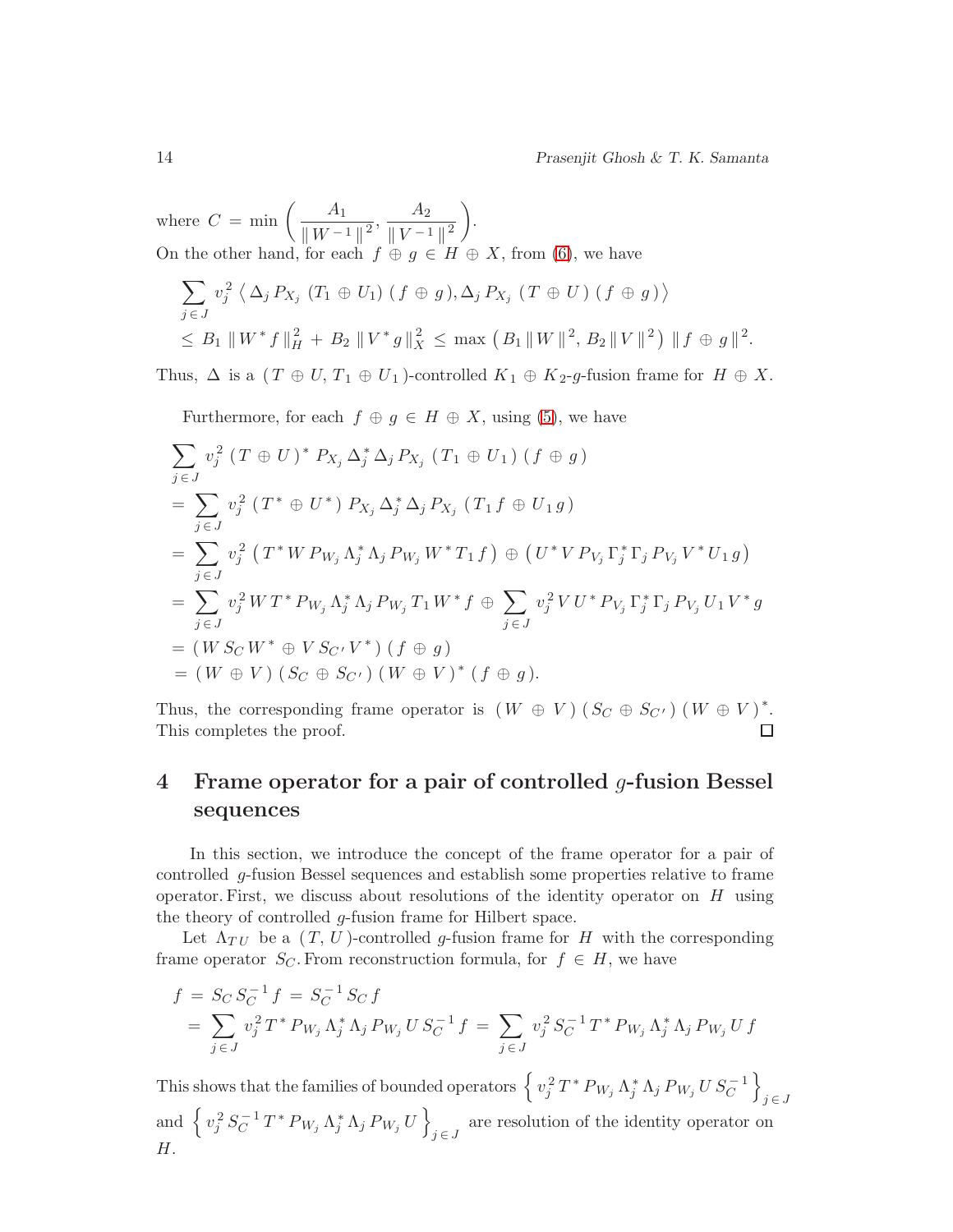**Theorem 4.1.** Let  $\Lambda_{TU}$  be a  $(T, U)$ -controlled g-fusion frame for H with *frame bounds*  $A, B$  *and*  $S_C$  *be its corresponding frame operator. Assume that*  $S_C^{-1}$  $commutes with T and U. Then the family \left\{ v_j^2 T^* P_{W_j} \Lambda_j^* T_j U \right\}$  $j \in J$  *is a resolution of the identity operator on* H, where  $T_j = \Lambda_j P_{W_j} S_C^{-1}$  $C^{-1}$ ,  $j \in J$ . Furthermore, for  $each f \in H$ *, we have* 

$$
\frac{A}{B^2} \| f \|^2 \le \sum_{j \in J} v_j^2 \langle T_j U f, T_j T f \rangle \le \frac{B}{A^2} \| f \|^2.
$$

*Proof.* For  $f \in H$ , we have the reconstruction formula for  $\Lambda_{TU}$ :

$$
f = \sum_{j \in J} v_j^2 T^* P_{W_j} \Lambda_j^* \Lambda_j P_{W_j} U S_C^{-1} f
$$
  
= 
$$
\sum_{j \in J} v_j^2 T^* P_{W_j} \Lambda_j^* \Lambda_j P_{W_j} S_C^{-1} U f = \sum_{j \in J} v_j^2 T^* P_{W_j} \Lambda_j^* T_j U f.
$$

Thus,  $\left\{ v_j^2 T^* P_{W_j} \Lambda_j^* T_j U \right\}$ is a resolution of the identity operator on  $H$ . Since  $\Lambda_{TU}$  is a  $(T, U)$ -controlled g-fusion frame for H with frame bounds A and B, for each  $f \in H$ , we have

$$
\sum_{j \in J} v_j^2 \langle T_j U f, T_j T f \rangle = \sum_{j \in J} v_j^2 \langle \Lambda_j P_{W_j} S_C^{-1} U f, \Lambda_j P_{W_j} S_C^{-1} T f \rangle
$$
  
= 
$$
\sum_{j \in J} v_j^2 \langle \Lambda_j P_{W_j} U S_C^{-1} f, \Lambda_j P_{W_j} T S_C^{-1} f \rangle
$$
  

$$
\leq B \left\| S_C^{-1} f \right\|^2 \leq B \left\| S_C^{-1} \right\|^2 \left\| f \right\|^2 \leq \frac{B}{A^2} \| f \|^2.
$$

On the other hand, for each  $f \in H$ , we have

$$
\sum_{j \in J} v_j^2 \langle T_j U f, T_j T f \rangle \ge A \|S_C^{-1} f\|^2 \ge \frac{A}{B^2} \|f\|^2.
$$

This completes the proof.

Next we will see that a controlled g-fusion Bessel sequence becomes a controlled g-fusion frame by using a resolution of the identity operator on H.

**Theorem 4.2.** Let  $\Lambda_T = \{ (W_j, \Lambda_j, v_j) \}_{j \in J}$  be a  $(T, T)$ -controlled g-fusion *Bessel sequence in* H *with bound* B. Then  $\Lambda_T$  *is a*  $(U, U)$ *-controlled g-fusion*  $\emph{frame for $H$ if $\Big\{v_j^2\,T^*\,P_{W_j}\,\Lambda_j^*\,\Lambda_j\,P_{W_j}\,U\,\Big\}$}$ *i*s a resolution of the identity oper*ator on* H*.*

*Proof.* Since  $\left\{v_j^2 T^* P_{W_j} \Lambda_j^* \Lambda_j P_{W_j} U\right\}$ is a resolution of the identity operator  $j \in J$ on H, for  $f \in H$ , we have

$$
f = \sum_{j \in J} v_j^2 T^* P_{W_j} \Lambda_j^* \Lambda_j P_{W_j} U f.
$$

 $\Box$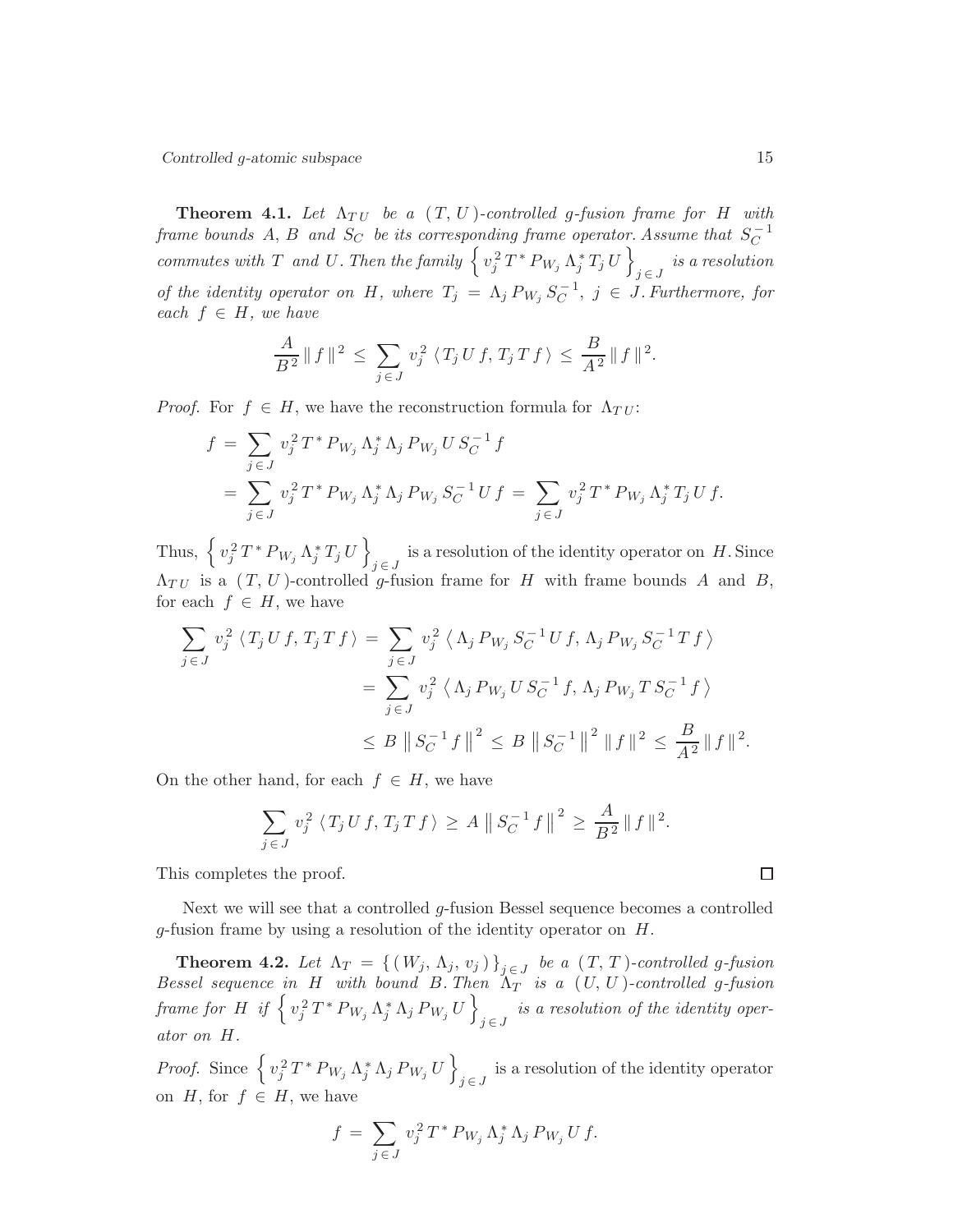By Cauchy-Schwartz inequality, for each  $f \in H$ , we have

$$
\|f\|^4 = (\langle f, f \rangle)^2 = \left( \left\langle \sum_{j \in J} v_j^2 T^* P_{W_j} \Lambda_j^* \Lambda_j P_{W_j} U f, f \right\rangle \right)^2
$$
  
\n
$$
= \left( \sum_{j \in J} v_j^2 \left\langle \Lambda_j P_{W_j} U f, \Lambda_j P_{W_j} T f \right\rangle \right)^2
$$
  
\n
$$
\leq \sum_{j \in J} v_j^2 \left\| \Lambda_j P_{W_j} T f \right\|^2 \sum_{j \in J} v_j^2 \left\| \Lambda_j P_{W_j} U f \right\|^2
$$
  
\n
$$
= \sum_{j \in J} v_j^2 \left\langle \Lambda_j P_{W_j} T f, \Lambda_j P_{W_j} T f \right\rangle \sum_{j \in J} v_j^2 \left\langle \Lambda_j P_{W_j} U f, \Lambda_j P_{W_j} U f \right\rangle
$$
  
\n
$$
\leq B \|f\|^2 \sum_{j \in J} v_j^2 \left\langle \Lambda_j P_{W_j} U f, \Lambda_j P_{W_j} U f \right\rangle
$$
  
\n
$$
\Rightarrow \frac{1}{B} \|f\|^2 \leq \sum_{j \in J} v_j^2 \left\langle \Lambda_j P_{W_j} U f, \Lambda_j P_{W_j} U f \right\rangle.
$$

On the other hand, for each  $f \in H$ , we have

$$
\sum_{j \in J} v_j^2 \langle \Lambda_j P_{W_j} U f, \Lambda_j P_{W_j} U f \rangle
$$
  
= 
$$
\sum_{j \in J} v_j^2 \langle \Lambda_j P_{W_j} T T^{-1} U f, \Lambda_j P_{W_j} T T^{-1} U f \rangle
$$
  

$$
\leq B ||T^{-1} U f||^2 \leq B ||T^{-1}||^2 ||U||^2 ||f||^2.
$$

Thus,  $\Lambda_T$  is a  $(U, U)$ -controlled g-fusion frame for H. Similarly, it can be shown that if  $\Lambda_T$  is a  $(U, U)$ -controlled g-fusion Bessel sequence in H then  $\Lambda_T$  is also a  $(T, T)$ -controlled g-fusion frame for H.  $\Box$ 

 $\textbf{Definition 4.3. } Let \,\, \Lambda_T \,=\, \left\{\,\left(\,W_j,\, \Lambda_j,\, w_j\,\right)\,\right\}_{j \,\in\, J} \,\, and \,\, \Gamma_U \,=\, \left\{\,\left(\,V_j,\, \Gamma_j,\, v_j\,\right)\,\right\}_{j \,\in\, J}$ *be* ( T, T )*-controlled and* (U, U )*-controlled* g*-fusion Bessel sequences in* H *with bounds*  $D_1$  *and*  $D_2$ *, respectively. Then the operator*  $S_{T \Lambda \Gamma U} : H \to H$ *, defined by* 

$$
S_{T\Lambda\Gamma U}(f) = \sum_{j\in J} v_j w_j T^* P_{W_j} \Lambda_j^* \Gamma_j P_{V_j} U f \forall f \in H,
$$

*is called the frame operator for the pair of controlled g-fusion Bessel sequences*  $\Lambda_T$ *and*  $\Gamma_U$ *.* 

It is easy to verify that  $\Lambda_T$  and  $\Gamma_U$  are also two g-fusion Bessel sequences in H. So, the frame operator

$$
S_{\Lambda\Gamma} f = \sum_{j \in J} v_j w_j P_{W_j} \Lambda_j^* \Gamma_j P_{V_j} f \ \forall f \in H
$$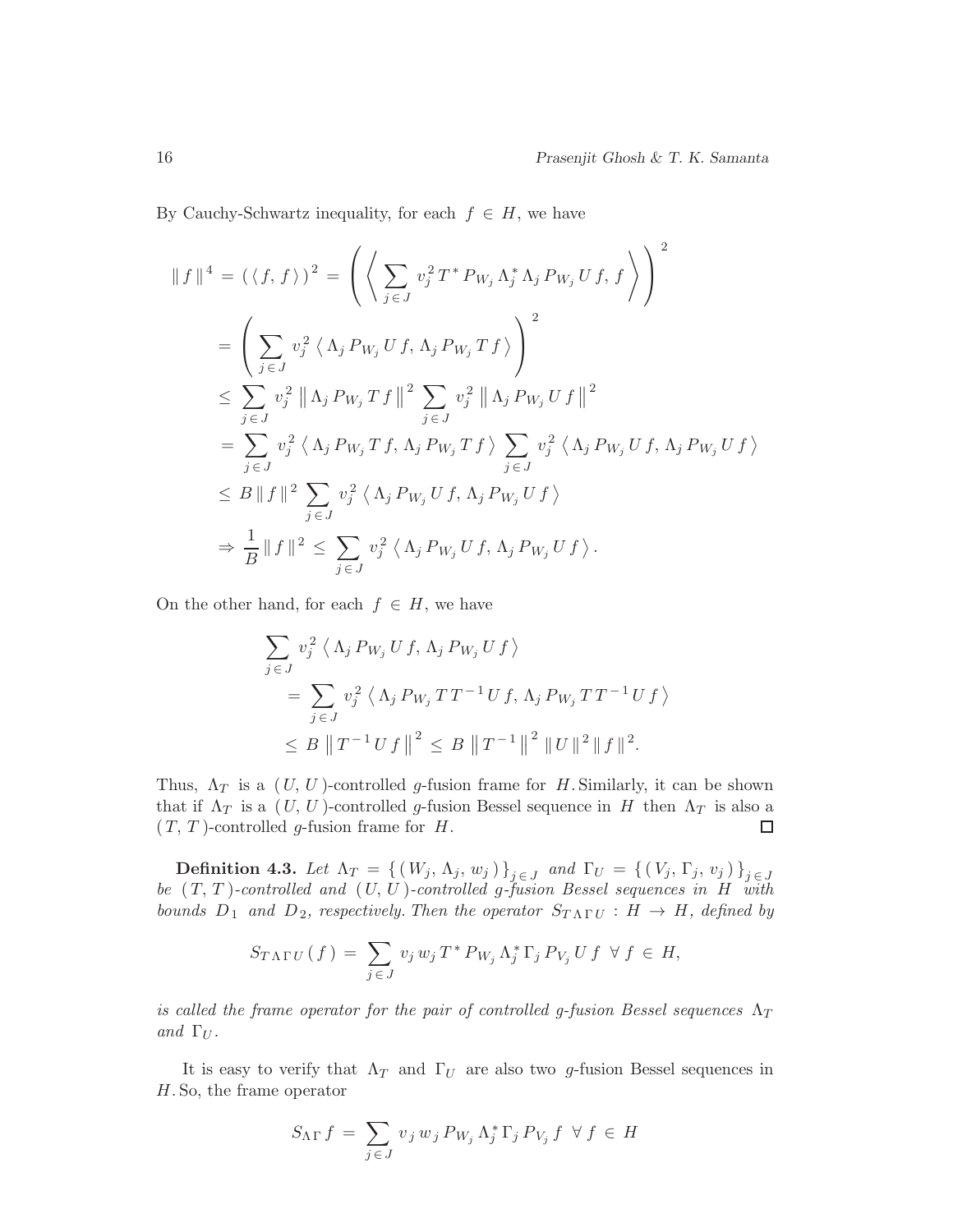for this pair of g-fusion Bessel sequences is well-defined and bounded. Therefore, we can write  $S_{T\Lambda\Gamma U} = T^* S_{\Lambda\Gamma} U$ . Thus,  $S_{T\Lambda\Gamma U}$  is well-defined and bounded. Also, for each  $f, g \in H$ , we have

$$
\langle S_{T\Lambda\Gamma U}f, g\rangle = \left\langle \sum_{j\in J} v_j w_j T^* P_{W_j} \Lambda_j^* \Gamma_j P_{V_j} U f, g \right\rangle
$$
  
= 
$$
\sum_{j\in J} v_j w_j \langle f, U^* P_{V_j} \Gamma_j^* \Lambda_j P_{W_j} T g \rangle
$$
  
= 
$$
\left\langle f, \sum_{j\in J} w_j v_j U^* P_{V_j} \Gamma_j^* \Lambda_j P_{W_j} T g \right\rangle = \langle f, S_{U\Gamma\Lambda T} g \rangle
$$

and hence  $S_{T\Lambda\Gamma U}^* = S_{U\Gamma\Lambda T}$ .

In the next theorem, we give a characterization of a controlled  $g$ -fusion frame with the help of frame operator.

**Theorem 4.4.** Let  $T \in \mathcal{GB}(H)$  and  $\Lambda_T$  be a  $(T, T)$ -controlled g-fusion *Bessel sequence in* H. Then  $\Lambda_T$  *is a*  $(T, T)$ *-controlled g-fusion frame for* H *if and only if there exist an operator*  $U \in \mathcal{GB}(H)$  *and a*  $(U, U)$ *-controlled g-fusion Bessel sequence*  $\Gamma_U$  *such that*  $S_{U \Gamma \Lambda T} \geq m I_H$ , for some  $m > 0$ .

*Proof.* Let  $\Lambda_T$  be a  $(T, T)$ -controlled g-fusion frame with bounds A and B. Now, we take  $U = T$ , and  $V_j = W_j$ ,  $\Lambda_j = \Gamma_j$  and  $v_j = w_j$ , for all  $j \in J$ . Thus, for each  $f \in H$ , we have

$$
\langle S_{T\Lambda\Lambda T} f, f \rangle = \left\langle \sum_{j \in J} w_j^2 T^* P_{W_j} \Lambda_j^* \Lambda_j P_{W_j} T f, f \right\rangle
$$
  
= 
$$
\sum_{j \in J} w_j^2 \left\langle \Lambda_j P_{W_j} T f, \Lambda_j P_{W_j} T f \right\rangle \ge A \|f\|^2.
$$

Conversely, suppose that there exist an operator  $U \in \mathcal{GB}(H)$  and a  $(U, U)$ controlled g-fusion Bessel sequence  $\Gamma_U$  with bound D such that

$$
m || f ||^2 \le \langle S_{U\Gamma\Lambda T} f, f \rangle \ \forall f \in H
$$
, for some  $m > 0$ .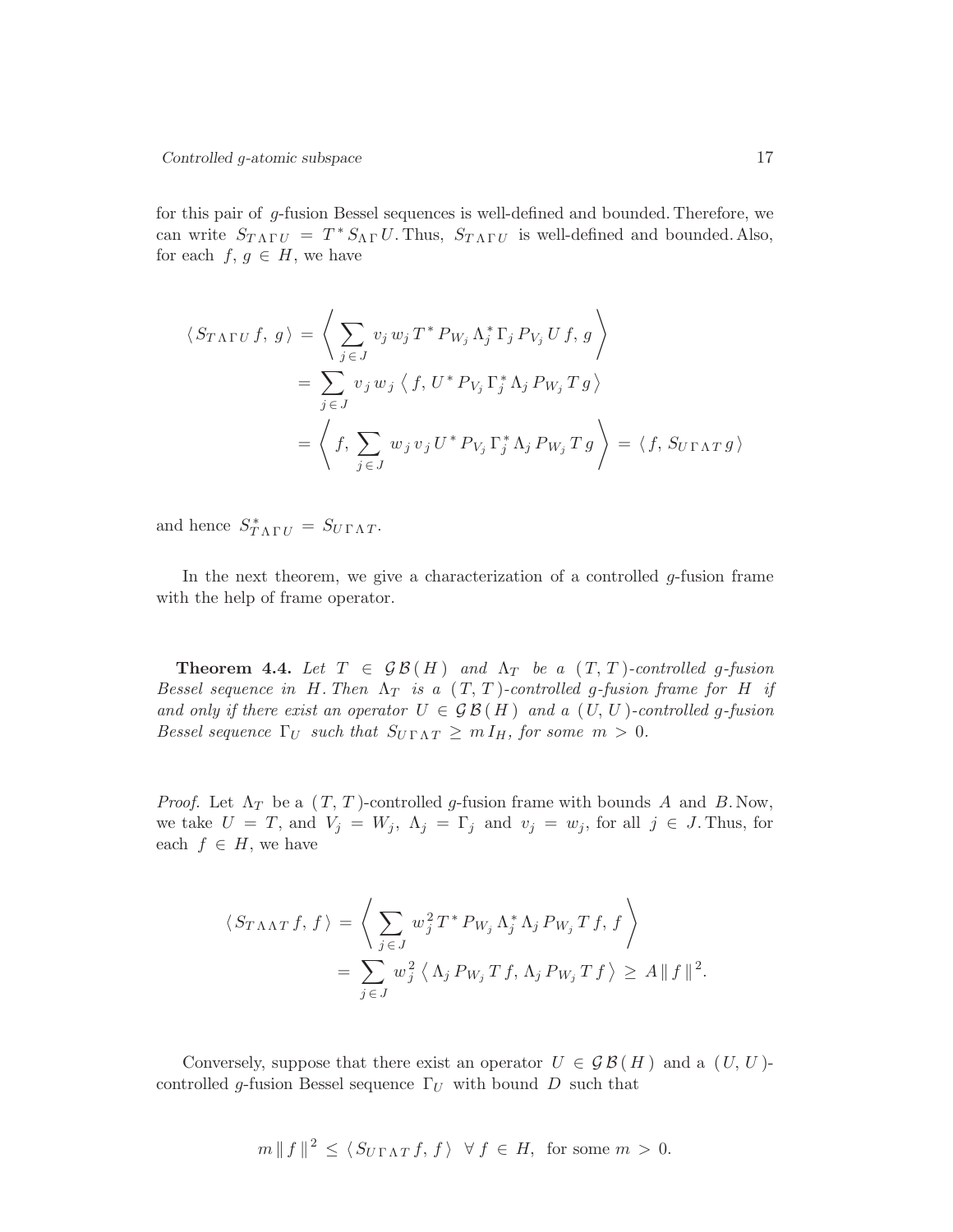Thus, for each  $f \in H$ , we have

$$
m || f ||^2 \le \langle S_{U\Gamma\Lambda T} f, f \rangle = \sum_{j \in J} \langle v_j w_j U^* P_{V_j} \Gamma_j^* \Lambda_j P_{W_j} T f, f \rangle
$$
  
\n
$$
= \sum_{j \in J} \langle w_j \Lambda_j P_{W_j} T f, v_j \Gamma_j P_{V_j} U f \rangle
$$
  
\n
$$
\le \left( \sum_{j \in J} v_j^2 ||\Gamma_j P_{V_j} U f||^2 \right)^{1/2} \left( \sum_{j \in J} w_j^2 ||\Lambda_j P_{W_j} T f||^2 \right)^{1/2}
$$
  
\n
$$
\le \sqrt{D} || f || \left( \sum_{j \in J} w_j^2 ||\Lambda_j P_{W_j} T f||^2 \right)^{1/2}
$$
  
\n
$$
\Rightarrow \frac{m^2}{D} || f ||^2 \le \sum_{j \in J} w_j^2 \langle \Lambda_j P_{W_j} T f, \Lambda_j P_{W_j} T f \rangle.
$$

Thus,  $\Lambda_T$  is a  $(T, T)$ -controlled g-fusion frame for H.

**Theorem 4.5.** Let  $S_{T \Lambda\Gamma U}$  be the frame operator for a pair of  $(T, T)$ -controlled *and*  $(U, U)$ *-controlled g-fusion Bessel sequences*  $\Lambda_T$  *and*  $\Gamma_U$  *with bounds*  $D_1$  *and*  $D_2$ , respectively. Suppose  $\lambda_1 < 1$ ,  $\lambda_2 > -1$  such that for each  $f \in H$ ,

$$
\|f - S_{T\Lambda\Gamma U}f\| \leq \lambda_1 \|f\| + \lambda_2 \|S_{T\Lambda\Gamma U}f\|.
$$

*Then*  $\Gamma_U$  *is a*  $(U, U)$ *-controlled g-fusion frame for*  $H$ *.* 

*Proof.* For each  $f \in H$ , we have

$$
(1 - \lambda_1) \|f\| \le (1 + \lambda_2) \|S_{T\Lambda\Gamma U} f\|
$$
  
\n
$$
\Rightarrow \left(\frac{1 - \lambda_1}{1 + \lambda_2}\right) \|f\| \le \|S_{T\Lambda\Gamma U} f\| = \sup_{\|g\|=1} \left\langle S_{T\Lambda\Gamma U} f, g\right\rangle
$$
  
\n
$$
= \sup_{\|g\|=1} \left\langle \sum_{j\in J} v_j w_j T^* P_{W_j} \Lambda_j^* \Gamma_j P_{V_j} U f, g \right\rangle
$$
  
\n
$$
\le \sup_{\|g\|=1} \left(\sum_{j\in J} v_j^2 \| \Gamma_j P_{V_j} U f\|^2\right)^{1/2} \left(\sum_{j\in J} w_j^2 \| \Lambda_j P_{W_j} Tf\|^2\right)^{1/2}
$$
  
\n
$$
\le \sqrt{D_1} \left(\sum_{j\in J} v_j^2 \| \Gamma_j P_{V_j} U f\|^2\right)^{1/2}
$$
  
\n
$$
\Rightarrow \frac{1}{D_1} \left(\frac{1 - \lambda_1}{1 + \lambda_2}\right)^2 \|f\|^2 \le \sum_{j\in J} v_j^2 \langle \Gamma_j P_{V_j} U f, \Gamma_j P_{V_j} U f \rangle \quad \forall f \in H.
$$

Thus,  $\Gamma_U$  is a  $(U, U)$ -controlled g-fusion frame for H.

 $\Box$ 

<span id="page-17-0"></span> $(7)$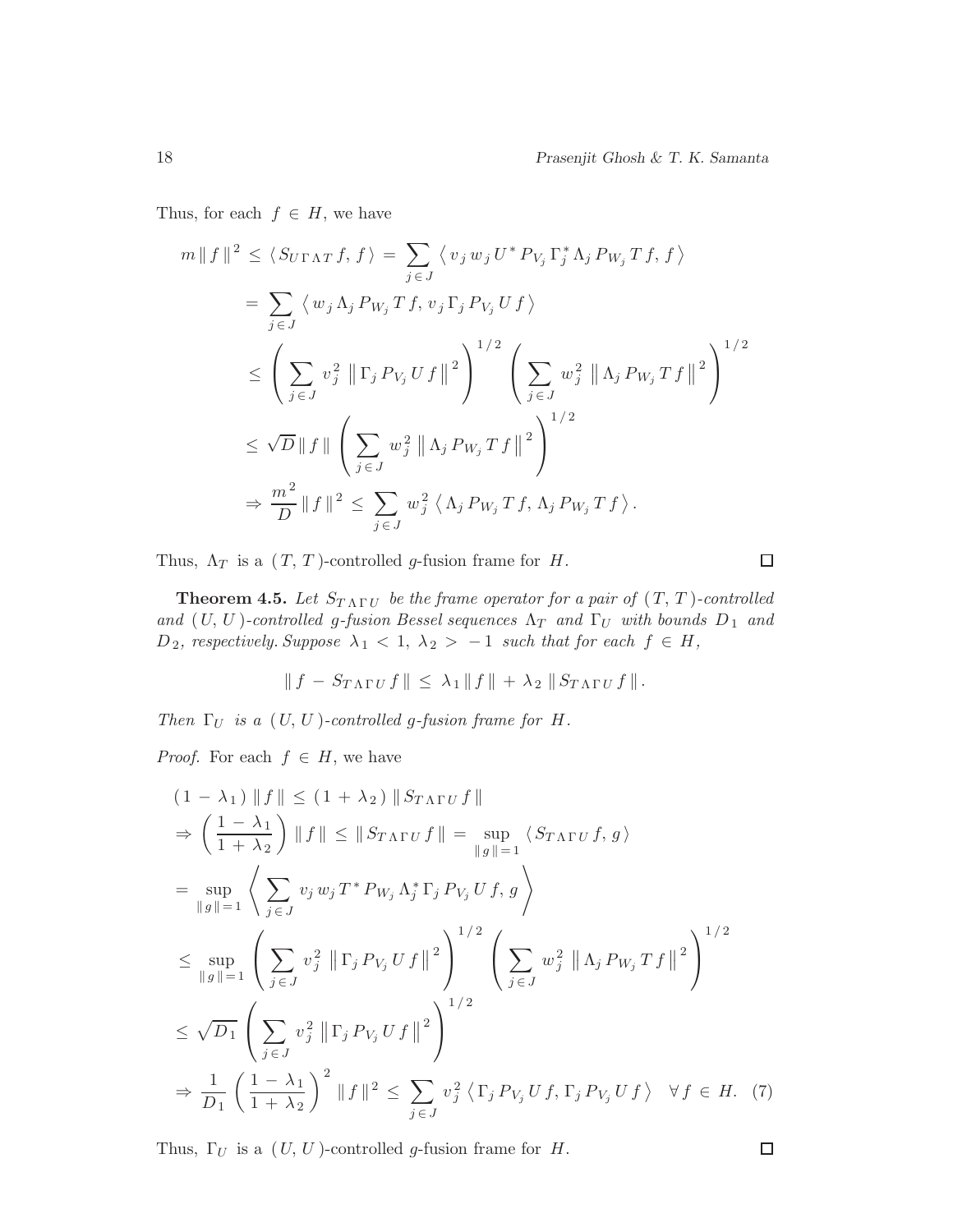Controlled g-atomic subspace 19

**Theorem 4.6.** Let  $S_{T\Lambda\Gamma U}$  be the frame operator for a pair of  $(T, T)$ -controlled *and*  $(U, U)$ *-controlled g-fusion Bessel sequences*  $\Lambda_T$  *and*  $\Gamma_U$  *with bounds*  $D_1$  *and*  $D_2$ , *respectively. Assume*  $\lambda \in (0, 1)$  *such that* 

$$
\|f - S_{T\Lambda\Gamma U}f\| \leq \lambda \|f\| \quad \forall \ f \in H.
$$

*Then*  $\Lambda_T$  *is a*  $(T, T)$ *-controlled g-fusion frame for* H *and*  $\Gamma_U$  *is a*  $(U, U)$ *controlled* g*-fusion frame for* H*.*

*Proof.* By putting  $\lambda_1 = \lambda$  and  $\lambda_2 = 0$  in [\(7\)](#page-17-0), we get

$$
\frac{(1 - \lambda)^2}{D_1} ||f||^2 \leq \sum_{j \in J} v_j^2 \langle \Gamma_j P_{V_j} U f, \Gamma_j P_{V_j} U f \rangle
$$

and therefore  $\Gamma_U$  is a  $(U, U)$ -controlled g-fusion frame for H. Now, for each  $f \in$  $H$ , we have

$$
(1 - \lambda) \|f\| \le \|S_{T\Lambda\Gamma U}^* f\| = \sup_{\|g\|=1} \langle S_{T\Lambda\Gamma U}^* f, g \rangle = \sup_{\|g\|=1} \langle S_{U\Gamma\Lambda T} f, g \rangle
$$
  
\n
$$
= \sup_{\|g\|=1} \left\langle \sum_{j\in J} v_j w_j U^* P_{V_j} \Gamma_j^* \Lambda_j P_{W_j} T f, g \right\rangle
$$
  
\n
$$
\le \sup_{\|g\|=1} \left( \sum_{j\in J} v_j^2 \| \Gamma_j P_{V_j} U g \|^2 \right)^{1/2} \left( \sum_{j\in J} w_j^2 \| \Lambda_j P_{W_j} T f \|^2 \right)^{1/2}
$$
  
\n
$$
\le \sqrt{D_2} \left( \sum_{j\in J} w_j^2 \| \Lambda_j P_{W_j} T f \|^2 \right)^{1/2}
$$
  
\n
$$
\Rightarrow \sum_{j\in J} w_j^2 \langle \Lambda_j P_{W_j} T f, \Lambda_j P_{W_j} T f \rangle \ge \frac{(1 - \lambda)^2}{D_2} \| f \|^2 \ \forall f \in H.
$$

Hence,  $\Lambda_T$  is a  $(T, T)$ -controlled g-fusion frame for H. This completes the proof.  $\Box$ 

## <span id="page-18-0"></span>References

- [1] R. Ahmadi, G. Rahimlou, V. Sadri and R. Zarghami Farfar, *Constructions of Kg fusion frames and their duals in Hilbert spaces*, Bull. Transilvania Un. Brasov, 13(62), No. 1, (2020), 17-32.
- <span id="page-18-2"></span>[2] P. Balazs, J. P. Antonie and A. Grybos, *Weighted and controlled frames: mutual relationship and first numerical properties,* Int. J. Wavelets, Multiresolution Info. Proc., 14 (2010), No. 1, 109-132.
- <span id="page-18-1"></span>[3] I. Bogdanova, P. Vandergheynst, J. P. Antoine, L. Jacques and M. Morrvidone, *Stereographic wavelet frames on the sphere,* Appl. Comput. Harmon. Anal. 16 (2005), 223-252.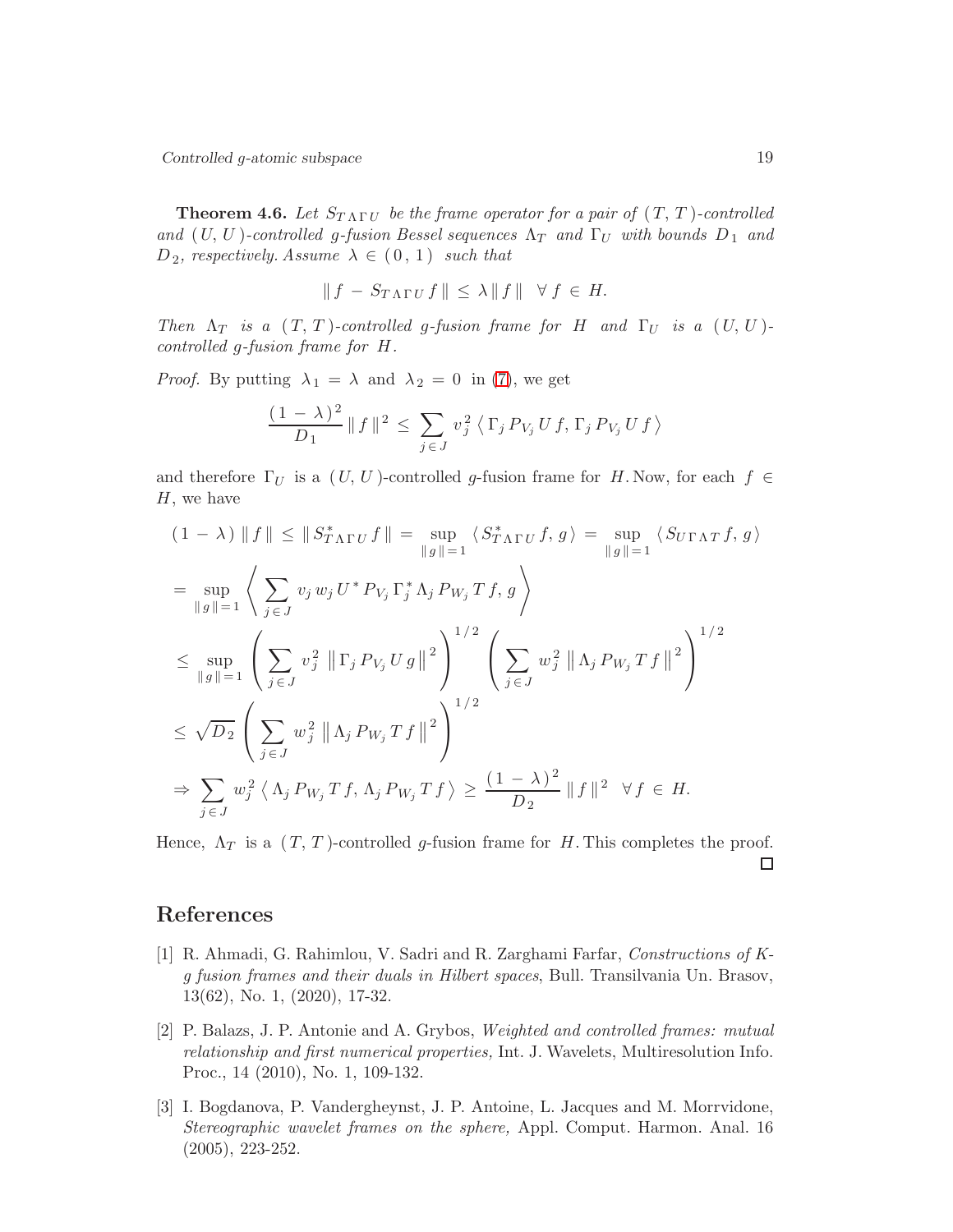- <span id="page-19-4"></span><span id="page-19-2"></span>[4] P. Casazza and G. Kutyniok, *Frames of subspaces*, Cotemporary Math, AMS 345 (2004), 87-114.
- <span id="page-19-1"></span>[5] O. Christensen, *An introduction to frames and Riesz bases*, Birkhauser (2008).
- <span id="page-19-13"></span>[6] I. Daubechies, A. Grossmann and Y. Mayer, *Painless nonorthogonal expansions*, Journal of Mathematical Physics 27 (5) (1986) 1271-1283.
- <span id="page-19-0"></span>[7] R. G. Douglas, *On majorization, factorization, and range inclusion of operators on Hilbert space*. Proc. Am. Math. Soc. 17, 413-415 (1966).
- <span id="page-19-15"></span>[8] R. J. Duffin and A. C. Schaeffer, *A class of nonharmonic Fourier series*, Trans. Amer. Math. Soc., 72, (1952), 341-366.
- <span id="page-19-3"></span>[9] P. Gavruta, *On the duality of fusion frames*, J. Math. Anal. Appl. 333 (2007) 871-879.
- <span id="page-19-7"></span>[10] L. Gavruta, *Frames for operator*, Appl. Comput. Harmon. Anal. 32 (1), 139-144 (2012).
- <span id="page-19-8"></span>[11] P. Ghosh and T. K. Samanta, *Stability of dual g-fusion frame in Hilbert spaces*, Methods of Functional Analysis and Topology, Vol. 26, no. 3, pp. 227-240.
- [12] P. Ghosh and T. K. Samanta, *Generalized atomic subspaces for operators in Hilbert spaces*, Mathematica Bohemica, doi: 10.21136/MB.2021.0130-20.
- <span id="page-19-16"></span><span id="page-19-5"></span>[13] P. Ghosh and T. K. Samanta, *Generalized fusion frame in tensor product of Hilbert spaces*, Journal of the Indian Mathematical Society, Accepted.
- [14] P. Ghosh and T. K. Samanta, *Construction of fusion frame in Cartesian product of two Hilbert spaces*, Gulf Journal of Mathematics, Vol 11 (2), (2021) 53-64.
- <span id="page-19-11"></span>[15] A. Khosravi and K. Musazadeh, *Controlled fusion frames*, Methods Funct. Anal. Topol. 18 (3), 256-265.
- <span id="page-19-14"></span>[16] E. Kreyzig, *Introductory Functional Analysis with Applications.* Wiley, New York (1989).
- <span id="page-19-9"></span>[17] M. Nouri, A. Rahimi and Sh. Najafizadeh, *Controlled* K*-frames in Hilbert spaces,* Int. J. Anal. Appl. 4 (2015), No. 2, 39-50.
- <span id="page-19-10"></span>[18] A. Rahimi and A. Fereydooni, *Controlled* g*-frames and their* g*-multipliers in Hilbert spaces*, Analele Stiintifice Ale Universitatii Ovidius Constanta Seria Matematica 21 (2), 223-236.
- <span id="page-19-12"></span>[19] G. Rahimlou, V. Sadri and R. Ahmadi, *Construction of controlled* K*-*g*-fusion frame in Hilbert spaces*, U. P. B. Sci. Bull., Series A, Vol. 82, Iss. 1, 2020.
- <span id="page-19-6"></span>[20] V. Sadri, Gh. Rahimlou, R. Ahmadi and R. Zarghami Farfar, *Generalized Fusion Frames in Hilbert Spaces*, Submitted, arXiv: 1806.03598v1 [ math.FA ] 10 Jun 2018.